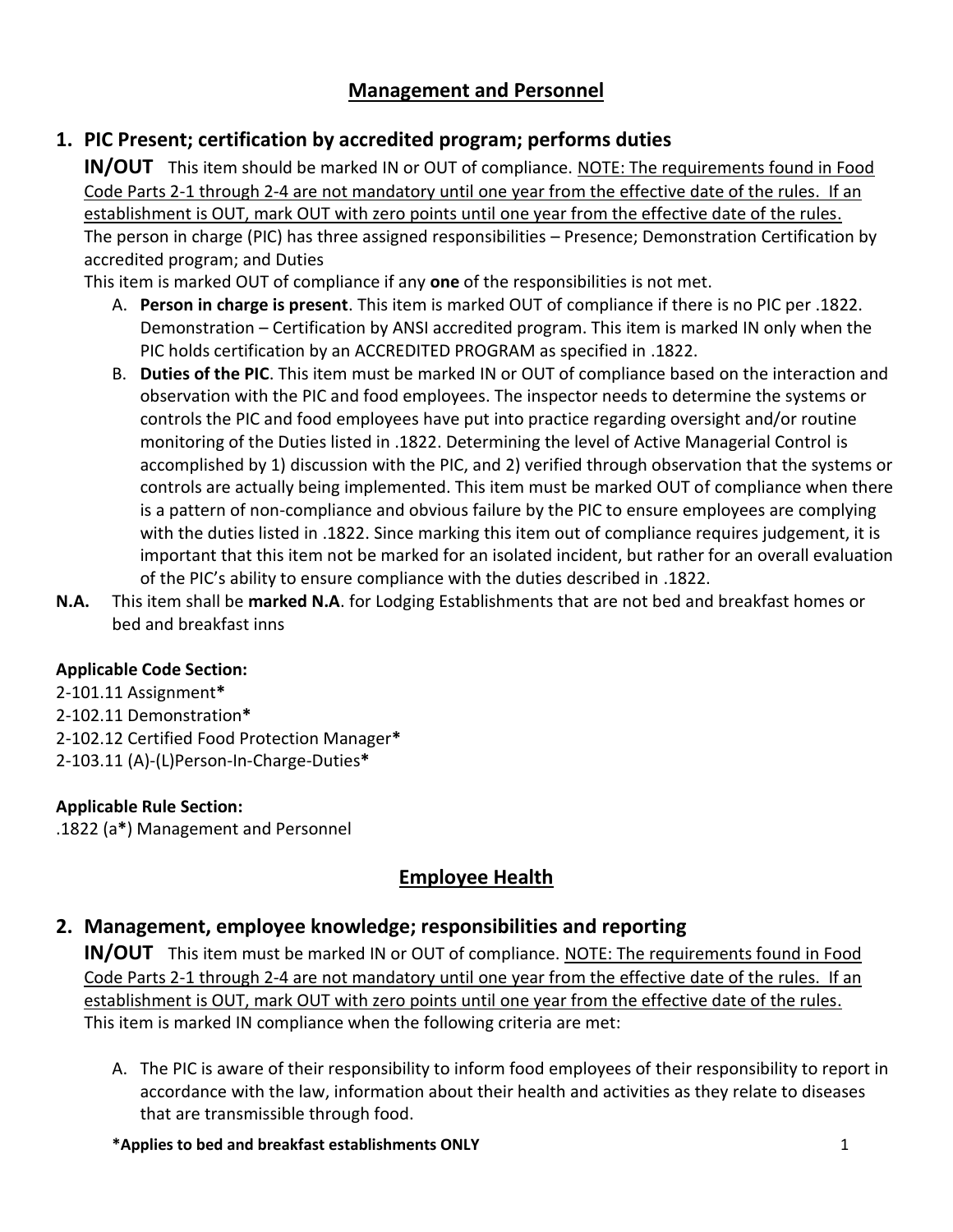- B. The PIC provides documentation or otherwise satisfactorily demonstrates during the inspection, that all food employees are informed of their responsibility to report to management information about their health and activities as it relates to diseases that are transmissible through food. Satisfactory compliance may be documented by completion of Form 1-B, Food Employees Reporting Agreement in Annex 7 of the 2009 Food Code for each employee or other similar State or local form containing the same information; **or**
- C. In lieu of a written policy, compliance may be demonstrated by:
	- 1. Presenting evidence such as a curriculum and attendance rosters documenting that each employee has completed a training program which includes all the information required on Form 1-B regarding their reporting responsibilities; **or**
	- 2. Implementation of an employee health policy which includes a system of employee notification using a combination of training signs, pocket cards, or other means to convey all of the required information on Form 1-B to all food employees. A signed acknowledgement by the employee should be part of any employee health policy.

The Regulatory Authority is encouraged to establish a policy of selecting one employee at random during each inspection and requesting the PIC verify, by one of the previously listed methods, that the selected employee has been **informed** of their responsibility to report symptoms, exposures, and diagnosed illnesses to management. The PIC is not expected to quote symptoms and diseases from memory, but should be able to locate that information on Form 1-B or similar documents used to demonstrate compliance.

- D. To be marked IN there must be no ill employees, employees experiencing symptoms requiring reporting, or reason for the PIC to exclude or restrict an employee observed at the time of the inspection. Compliance must be based on first hand observations or information and cannot be based solely on responses from the PIC to questions regarding hypothetical situations or knowledge of the Code. This item should be marked OUT of compliance when:
	- The inspector observes a working employee with specific reportable symptoms as stated in § 2-201; or
	- The inspector becomes aware that an employee has reported information about his or her health and activities as it relates to diseases that are transmissible through food and the PIC has not acted to restrict or exclude an employee as required by the Code. § 2-201.; or
	- The inspector becomes aware that the PIC has not notified the Regulatory Authority that an employee is jaundiced or diagnosed with an illness due to a pathogen as specified under subparagraphs 2-201.11 of the Code.
	- There are food employees working in the food establishment that have been diagnosed with Norovirus, hepatitis A virus, shigellosis, *E.coli* O157:H7, or other EHEC, or typhoid fever; or with active symptoms of vomiting and/or diarrhea; and working with food, food-contact equipment, utensils, or singleservice articles with an open, uncovered infected wound or pustule, or with a sore throat with a fever.
- **N.A.** This item shall be **marked N.A**. for Lodging Establishments that are not bed and breakfast homes or bed and breakfast inns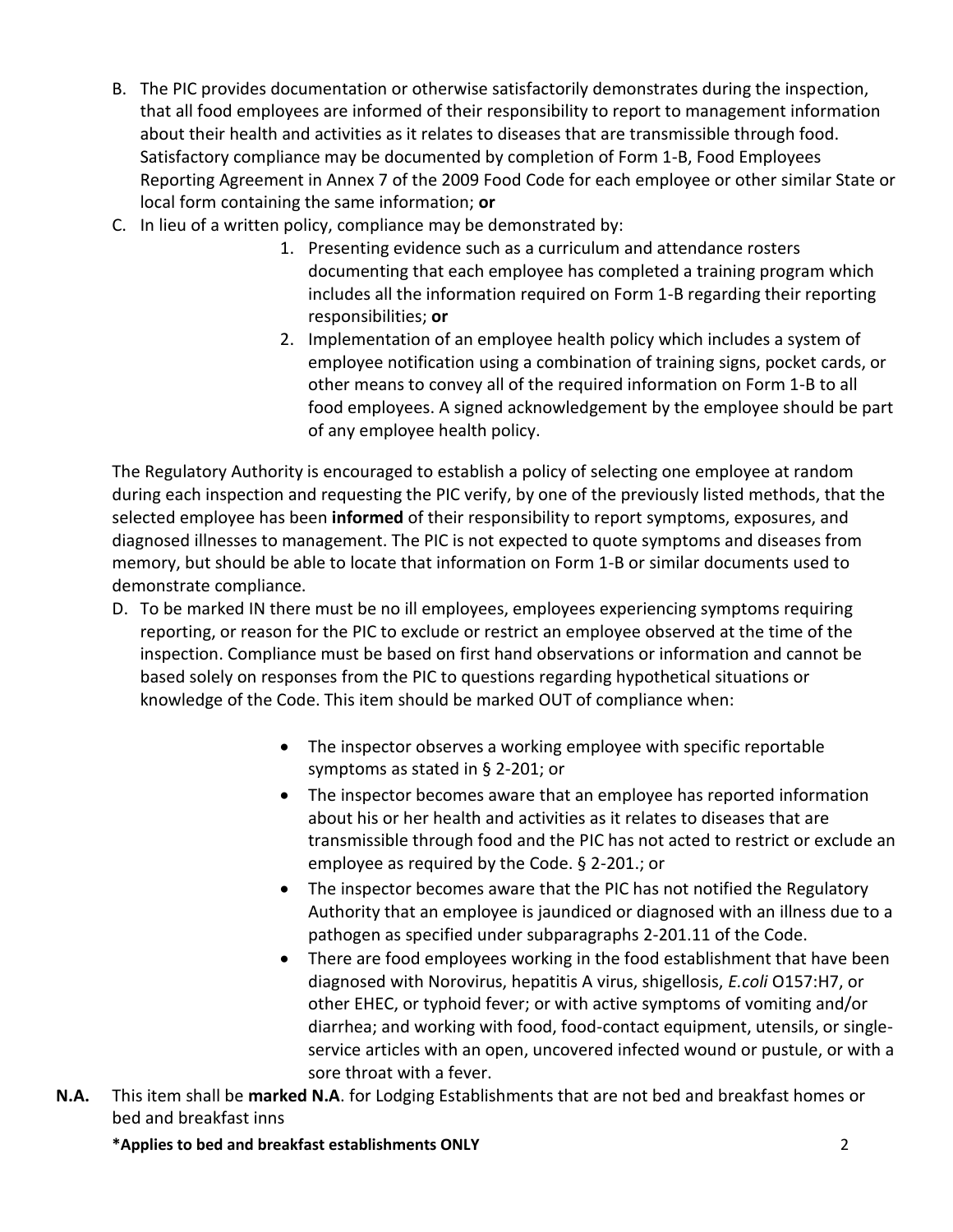### **Applicable Code Sections:**

2-103.11 (M) Person in Charge-Duties**\*** 2-201.11 (A), (B), (C), & (E) Responsibility of Permit Holder, Person in Charge, and Conditional Employees**\***

### **Applicable Rule Section:**

.1822 (a) Management and Personnel**\***

## **3. Proper use of reporting, restriction and exclusion**

**IN/OUT** This item must be marked IN or OUT of compliance. NOTE: The requirements found in Food Code Parts 2-1 through 2-4 are not mandatory until one year from the effective date of the rules. If an establishment is OUT, mark OUT with zero points until one year from the effective date of the rules. To be marked IN there must be no ill employees, employees experiencing symptoms requiring reporting, or reason for the PIC to exclude or restrict an employee observed at the time of the inspection. Compliance must be based on first hand observations or information and cannot be based solely on responses from the PIC to questions regarding hypothetical situations or knowledge of the Code. This item should be marked OUT of compliance when:

> • The inspector observes a working employee with specific reportable symptoms (subparagraph 2-201.11 (A)(1)); or

> • The inspector becomes aware that an employee has reported information about his or her health and activities as it relates to diseases that are transmissible through food and the PIC has not acted to restrict or exclude an employee as required by the Code. (§ 2-201.12) & (§2- 201.13); or

• The inspector becomes aware that the PIC has not notified the Regulatory Authority that an employee is jaundiced or diagnosed with an illness due to a pathogen as specified under subparagraphs 2-201.11 (A)(2)(a)-(e) of the Code.

• There are food employees working in the food establishment that have been diagnosed with Norovirus, hepatitis A virus, shigellosis, *E.coli* O157:H7, or other EHEC, or typhoid fever; or with active symptoms of vomiting and/or diarrhea; or working with food, food-contact equipment, utensils, or single-service articles with an open, uncovered infected wound or pustule, or with a sore throat with a fever. Additionally, in food establishments exclusively serving a highly susceptible population, there are to be no food employees with an active sore throat with a fever working in the food establishment.

**N.A.** This item shall be **marked N.A.** for Lodging Establishments that are not bed and breakfast homes or bed and breakfast inns

### **Applicable Code Sections:**

2-201.11 (D) and (F) Responsibility of Permit Holder, Person in Charge, and Conditional Employees-Responsibility of the PIC to Exclude or Restrict**\***

2-201.12 Exclusions & Restrictions**\***

2-201.13 Removal, Adjustment, or Retention of Exclusions & Restrictions**\***

### **Applicable Rule Section:**

.1822 (a**\***) Management and Personnel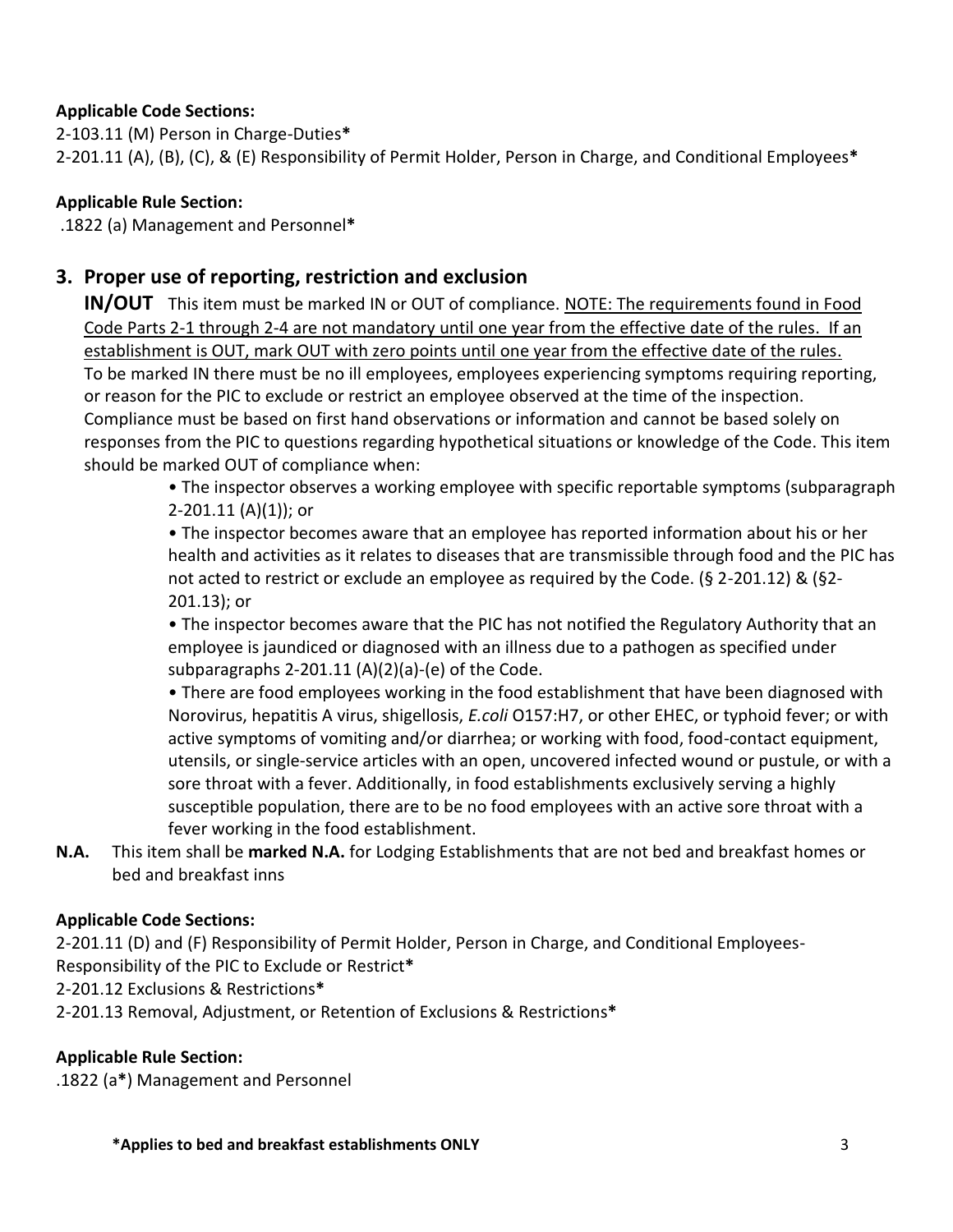## **Good Hygienic Practices**

## **4. Proper eating, tasting, drinking, or tobacco use**

**IN/OUT** This item must be marked IN or OUT of compliance based on direct observations or discussions of the appropriate hygienic practices of food employees. NOTE: The requirements found in Food Code Parts 2-1 through 2-4 are not mandatory until one year from the effective date of the rules. If an establishment is OUT, mark OUT with zero points until one year from the effective date of the rules. This item should be marked IN compliance when a food employee is observed drinking from a closed beverage container subsequently stored on a non-food-contact surface and separate from exposed food, clean equipment, and unwrapped single- service and single-use articles. This item should be marked OUT of compliance when food employees are observed improperly tasting food, eating, drinking, or smoking, or there is supporting evidence of these activities taking place in non-designated areas of the establishment. An open container of liquid in the kitchen preparation area does not necessarily constitute marking this item OUT. Further discussion with a food employee or the PIC may be needed to determine if the liquid, if labeled, is used as an ingredient in food, or may be an employee beverage that is consumed in another designated area. If the liquid is an open beverage that is consumed in a designated area, it must still be stored in a manner to prevent the contamination of food, equipment, utensils, linens and singleservice/single-use articles.

### **Applicable Code Sections:**

2-401.11 Eating, Drinking, or Using Tobacco 3-301.12 Preventing Contamination When Tasting**\***

### **Applicable Rule Sections:**

.1822 (a**\***)**,** (b) Management and Personnel .1823 (b**\***) Food

## **5. Personal cleanliness, hair restraints; clean outer clothing; no discharge from eyes, nose or mouth**

**IN/OUT** This item must be marked IN or OUT based on observation of facility personnel for clean outer clothing, effective hair restraints, prohibited jewelry, and the condition or protection of fingernails, must be made. Employees may not handle animals that may be present. NOTE: The requirements found in Food Code Parts 2-1 through 2-4 are not mandatory until one year from the effective date of the rules. If an establishment is OUT, mark OUT with zero points until one year from the effective date of the rules.

### **Applicable Code Sections:**

- 2-302.11 Maintenance-Fingernails**\***
- 2-303.11 Prohibition-Jewelry**\***
- 2-304.11 Clean Condition-Outer Clothing
- 2-401.12 Discharge from Eyes, Nose and Mouth
- 2-402.11 Effectiveness-Hair Restraints**\***
- 2-403.11 Handling Prohibition- Animals

### **Applicable Rule Section:**

.1822 (a**\***)**,** (b) Management and Personnel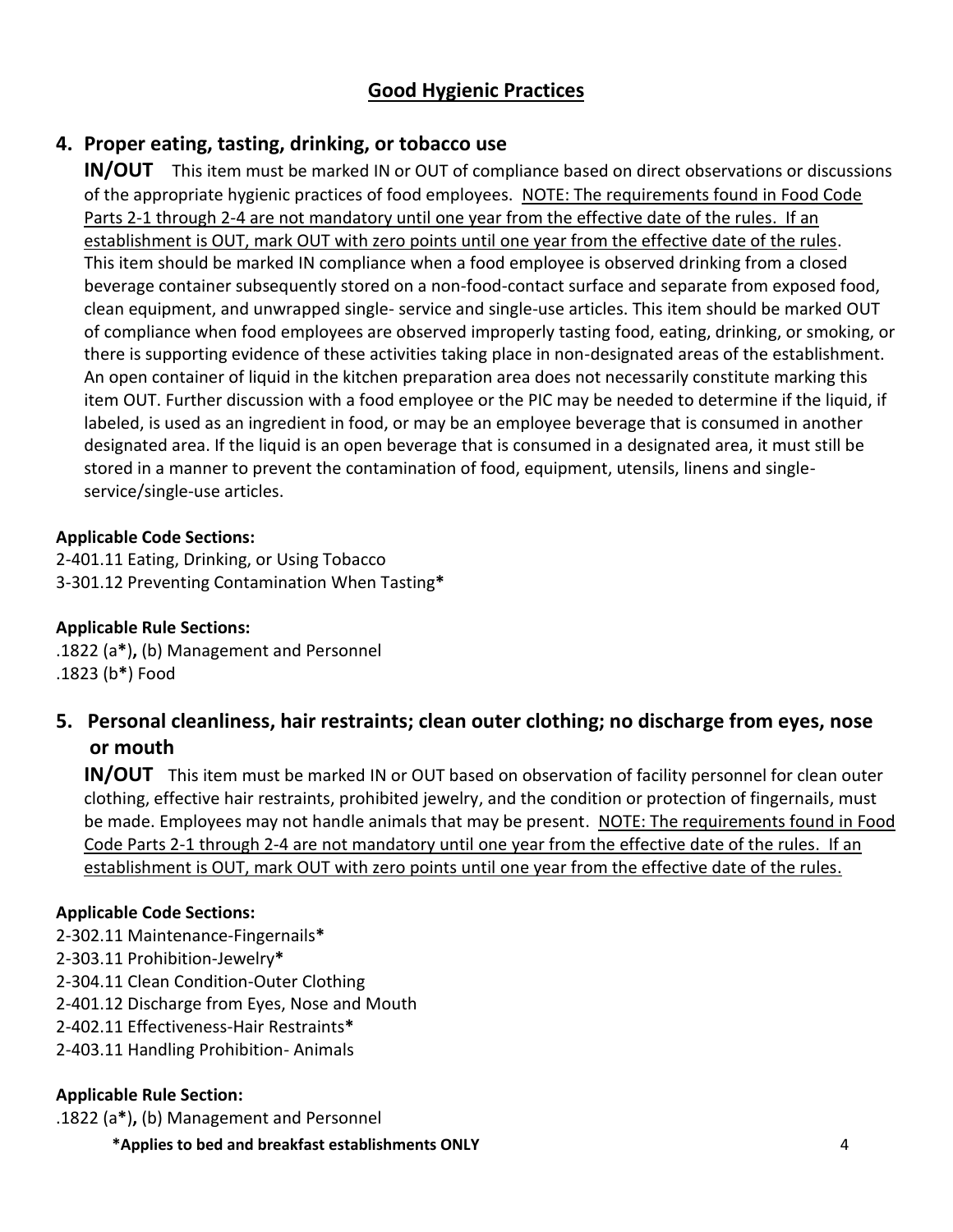## **Preventing Contamination by Hands**

## **6. Hands clean and properly washed; no bare hand contact with ready to eat foods**

**IN/OUT** This item must be marked IN or OUT of compliance. This item is marked IN compliance only when employees are observed using proper handwashing techniques at appropriate times and places. This item should be marked IN or OUT of compliance. This item is marked IN compliance only when employees are observed using suitable utensils or gloves to prevent bare hand (or arm) contact with ready-to-eat foods or are observed properly following a pre-approved alternative procedure to no bare hand contact. This item should be marked OUT of compliance if one person is observed touching ready-to-eat food with their bare hands in the absence of a prior approval and written procedures for bare hand contact. Refer to subparagraph 3-301.11(D)(1) - (7) for a listing of conditions that must be met in order to receive prior approval by the Regulatory Authority. Bare hand contact by food employees serving a Highly Susceptible Population is prohibited and no alternative to bare hand contact is allowed. NOTE: The requirements found in Food Code Parts 2-1 through 2-4 are not mandatory until one year from the effective date of the rules. If an establishment is OUT, mark OUT with zero points until one year from the effective date of the rules.

### **Applicable Code Sections:**

2-301.11 Clean Condition-Hands and Arms 2-301.12 Cleaning Procedure 2-301.14 When to Wash 2-301.15 Where to Wash 2-301.16 Hand Antiseptics**\*** 3-301.11 Preventing Contamination from Hands**\***

### **Applicable Rule Section:**

.1822 (a**\***)**,** (b) Management and Personnel .1823 (b**\***) Food

# **Food Protection**

## **7. Food obtained from approved sources, received at proper temperature; food in good condition, safe, unadulterated; shellstock identification; parasite destruction**

**IN/OUT** This item must be marked IN or OUT of compliance based on direct observations of food products, food labels and packaging, water analyses, and discussion with the PIC or other food employees. This item should be marked IN compliance when the regulatory authority is able to determine approved food sources. A review of supplier names, shipment invoices, buyer specification plans, proof of regulatory permit/licensure of a food source, etc. can be used to document approved food sources. This item should be marked OUT of compliance when an approved food source cannot be determined or, when food is found to have been prepared in a private home.

**N.A.** This item shall be **marked N.A.** for Lodging Establishments that are not bed and breakfast homes or bed and breakfast inns

### **Applicable Food Code Sections:**

3-101.11 Safe, Unadulterated and Honestly Presented**\***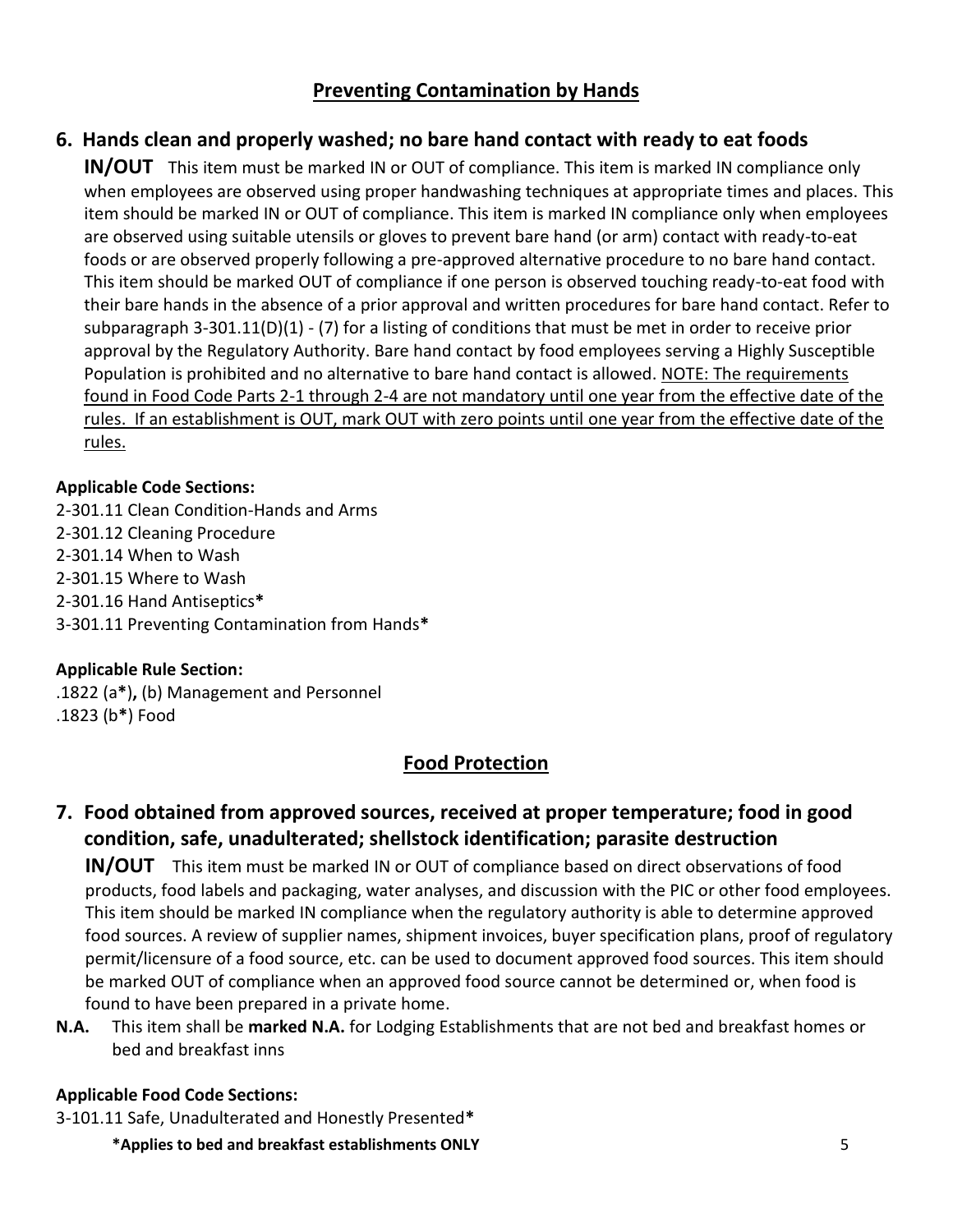3-201.11 Compliance with Food Law**\*** 3-201.12 Food in a Hermetically Sealed Container**\*** 3-201.13 Fluid Milk and Milk Products**\*** 3-201.14 Fish**\*** 3-201.15 Molluscan Shellfish**\*** 3-201.16 Wild Mushrooms**\*** 3-201.17 Game Animals**\*** 3.202.11 Temperature**\*** 3-202.12 Additives**\*** 3-202.13 Eggs**\*** 3-202.14 Eggs and Milk Products, Pasteurized**\*** 3-202.15 Package Integrity**\*** 3-202.18 Shellstock Identification**\*** 3-202.110 Juice Treated-Commercially Processed**\*** 3-203.12 Shellstock, Maintaining Identification**\*** 3-402.11 Parasite Destruction**\*** 3-402.12 Records, Creation and Retention**\***

### **Applicable Rule Section:**

.1823 (b**\***) Food

## **8. Food separated and protected from cross contamination**

**IN/OUT** This item should be marked IN or OUT of compliance based on direct observations of food storage and food handling practices. This item should be marked OUT of compliance when ready-to-eat foods are subject to potential contamination by raw animal foods; raw animal foods are observed not separated by type based on minimum cook temperatures by spacing or placing in separate containers; food is not packaged or covered during storage (unless in the process of cooling); food is in contact with soiled equipment and utensils; or single-use gloves used for more than one task; food is not stored six (6) inches above the floor in a clean location, protected from splash.

**N.A**. This item shall be **marked N.A.** for Lodging Establishments that are not bed and breakfast homes or bed and breakfast inns

### **Applicable Code Sections:**

- 3-302.11 Packaged and Unpackaged Food-Separation, Packaging, and Segregation**\***
- 3-304.11 Food Contact with Equipment and Utensils**\***
- 3-304.15(A) Gloves, Use Limitation**\***
- 3-306.13(A) Consumer Self-Service Operations**\***

### **Applicable Rule Section:**

.1823 (b**\***) Food

## **9. Food and ice protected from environmental or other sources of contamination; proper dispensing of ice**

**IN/OUT** The observation and understanding of the flow of food items from the point of receipt to the point of sale, service or distribution is necessary to determine whether a violation exists. Food is subject to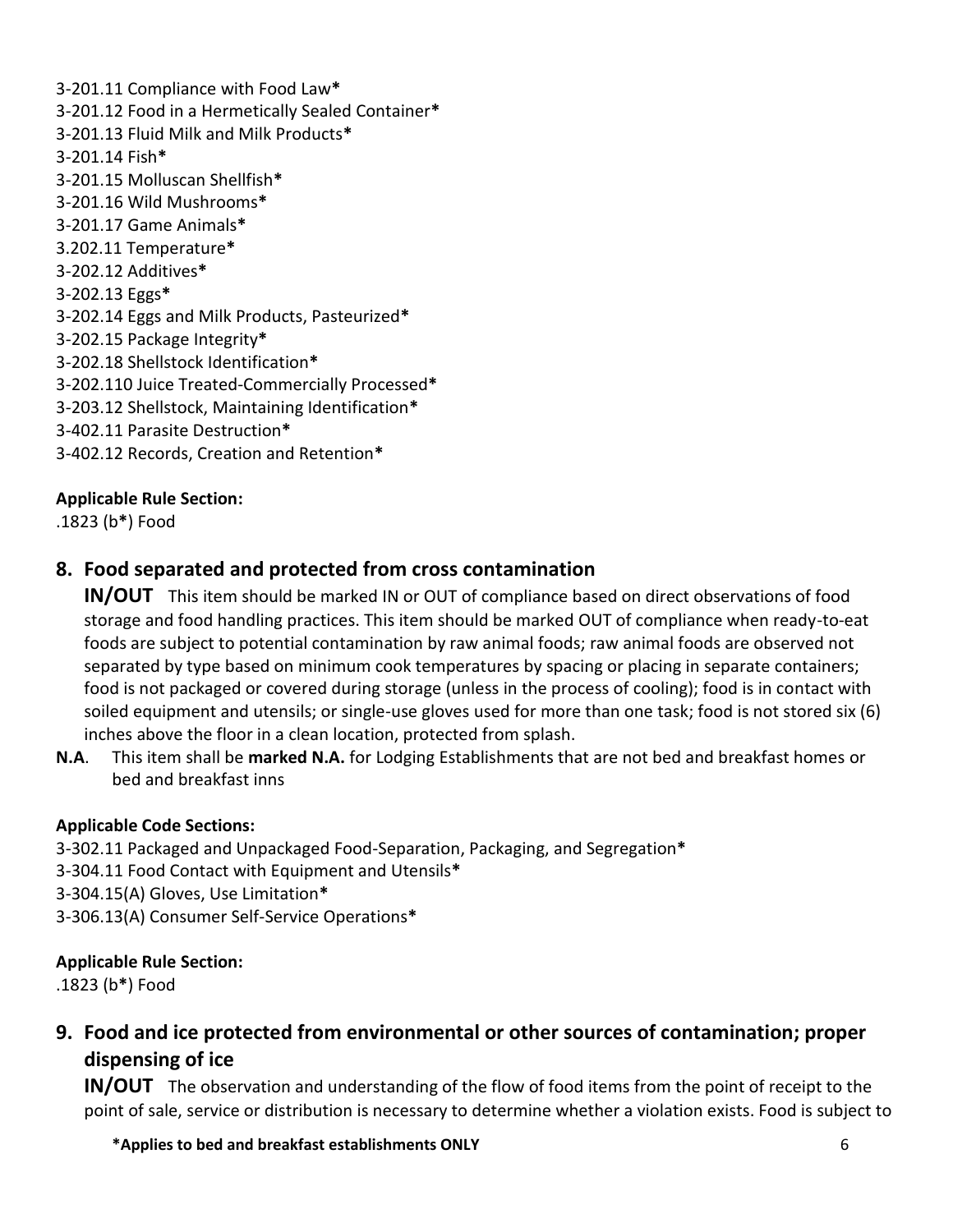direct and indirect sources of contamination in the establishment. Sources may be related to the working environment, packaging, adequacy of storage facilities, and exposure of food on display to contamination (i.e. salad bars). Ice shall be stored and handled in a sanitary manner. Ice machines used by guests shall dispense ice without exposing ice to guests.

**N.A.** This item shall be **marked N.A**. for Lodging Establishments that do not provide ice to their guests and are not bed and breakfast homes or bed and breakfast inns

#### **Applicable Code Sections:**

3-302.15 Washing Fruits and Vegetables**\*** 3-202.19 Shellstock, Condition\* 3-303.11 Ice Used as Exterior Coolant, Prohibited as Ingredient**\*** 3-303.12 Storage or Display of Food in Contact with Water or Ice**\*** 3-304.13 Linens and Napkins, Use Limitations**\*** 3-305.11 Food Storage-Preventing Contamination from the Premises**\*** 3-305.12 Food Storage, Prohibited Areas**\*** 3-305.14 Food Preparation**\*** 3-306.11 Food Display-Preventing Contamination by Consumers**\*** 3-306.12 Condiments, Protection**\*** 3-306.13(B) and (C) Consumer Self-Service Operations**\*** 3-307.11 Miscellaneous Sources of Contamination**\***

#### **Applicable Rule Section:**

.1823 (b**\***), (c) Food

## **10. Potentially hazardous (time/temperature control for safety) food properly cooked/reheated; consumer advisory**

**IN/OUT** N*OTE: The cooking temperatures of foods must be measured to determine compliance or noncompliance. Do not rely upon discussions with managers or cooks to make a determination of compliance or noncompliance. The temperature of raw animal foods in each species cooked during the inspection should be taken. For instance, if the facility fries chicken, scrambles eggs, bakes fish, grills hamburgers, and slow-roasts prime rib during the inspection – the cook temperatures of all of the products should be measured and recorded. Temperatures, both IN compliance and OUT of compliance, should be recorded in the "Temperature Observations" section of the inspection report. The time of inspections should be varied so that cooking can be observed.* 

**IN/OUT** This item should be marked IN or OUT of compliance. This item should be marked OUT of compliance if the items checked do not meet the temperature requirements for cooking and the employee doing the cooking attempts to serve the product without returning the product to the cooking process. If a food is cooked below the required temperature but the facility has an approved Consumer Advisory or an approved variance with HACCP plan for that food item, mark the item IN compliance, record the temperature and document the reason it is IN compliance.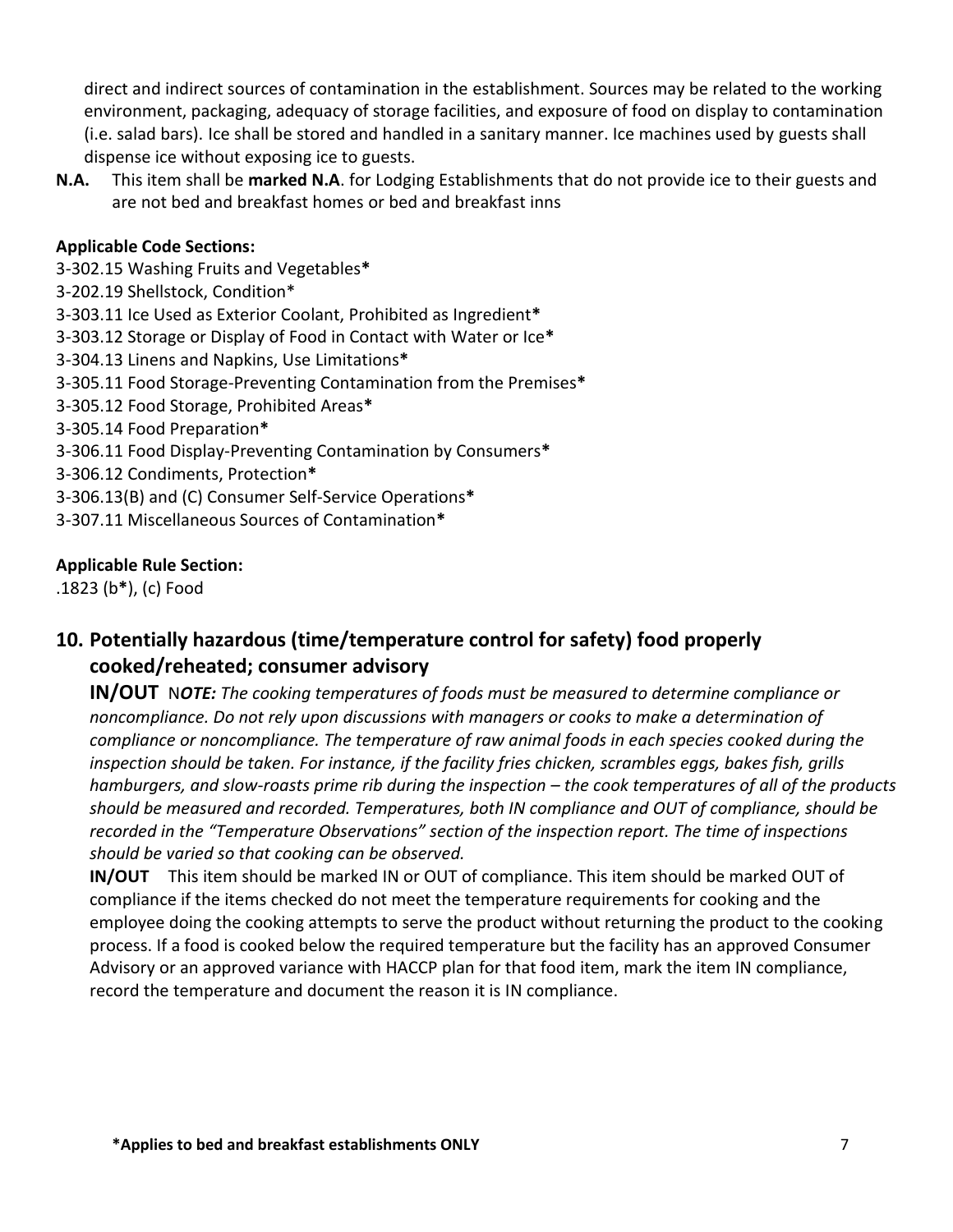| <b>Internal Cooking</b><br><b>Temperature</b> | Raw eggs cooked for<br>immediate service<br>Fish, except as listed below                 | Meat, except as listed in<br>the next 2 rows<br>Commercially raised game                                      |
|-----------------------------------------------|------------------------------------------------------------------------------------------|---------------------------------------------------------------------------------------------------------------|
| Specifications 145°F for 15<br>seconds        |                                                                                          | animals, rabbits                                                                                              |
| 155°F for 15 seconds:                         | Ratites (Ostrich, Rhea and<br>Emu)<br>Injected meats<br>Mechanically tenderized<br>meats | Raw eggs not for<br>immediate service<br>Comminuted meat, fish, or<br>commercially raised game<br>animals     |
| 165°F for 15 seconds:                         | Wild game animals<br>Poultry                                                             | Stuffed fish, meat, pork,<br>pasta, ratites & poultry<br>Stuffing containing fish,<br>meat, ratites & poultry |

**Whole Meat Roasts** Refer to cooking charts in the *Food Code* ¶ 3-401.11(B)

- **N.A.** This item may be **marked N.A**. when no raw animal foods are cooked in the establishment. This item shall be **marked N.A.** for Lodging Establishments that are not bed and breakfast homes or bed and breakfast inns.
- **N.O.** This item may be **marked N.O.** when you are unable to determine the cooking temperature of any food. The inspection should be arranged at an optimum time for measuring at least one cooked item.

#### **Applicable Code Sections:**

3-401.11 Raw Animal Foods-Cooking**\*** 3-401.12 Microwave Cooking **\*** 3-603.11 Consumer Advisory**\***

#### **Applicable Rule Section:**

.1823 (b**\***) Food

### **Proper reheating procedures for hot holding**

*NOTE:* The reheating temperatures of foods must be taken to determine compliance or non-compliance. Use discussions with managers or cooks and your direct observations to determine compliance or noncompliance. Temperatures IN and OUT of compliance should be recorded in the "Temperature Observations" section of the inspection report.

**IN/OUT** This item should be marked IN or OUT of compliance based on actual temperature measurements of foods upon completion of the reheating process and prior to being placed in hot holding using a calibrated food temperature measuring device. This item should be marked OUT of compliance if the items checked are not reheated to the required temperatures or within 2 hours prior to hot holding.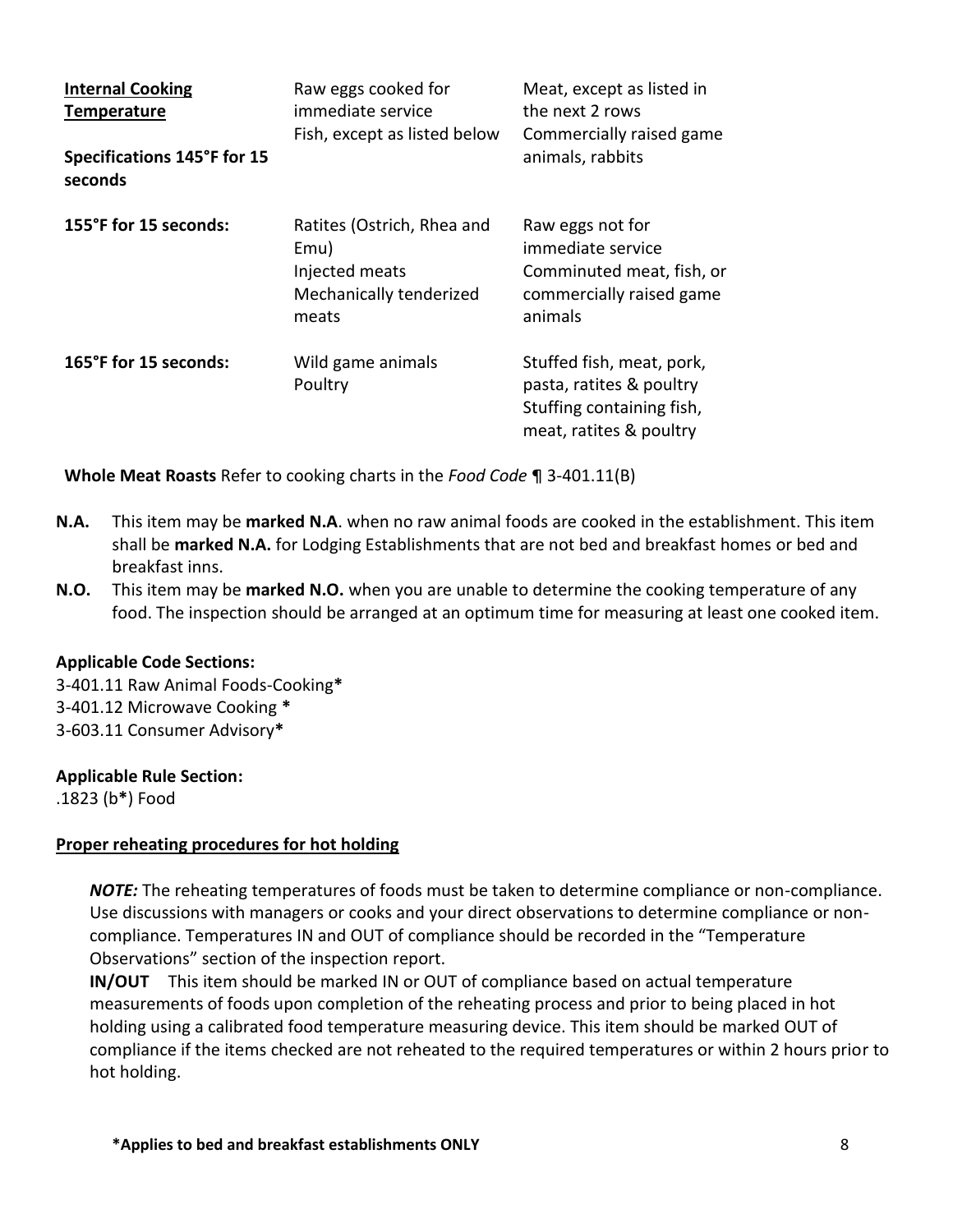- **N.A.** This item may be **marked N.A**. when foods are **not** held over for a second service and/or reheating for hot holding is not performed in the establishment. This item shall be **marked N.A.** for Lodging Establishments that are not bed and breakfast homes or bed and breakfast inns.
- **N.O.** This item may be **marked N.O.** such as when foods are held over for a second service, but **no** foods are reheated during the time of inspection.

### **Applicable Code Sections:**

3-403.11 Reheating for Hot Holding**\***

### **Applicable Rule Section:**

.1823 (b**\***) Food

## **11. Potentially hazardous (time/temperature control for safety) food properly cooled; approved methods used**

*NOTE:* The requirement for cooling cooked TCS food is that the food must be cooled from 135°F to 41°F (or 45°F) or less in 6 hours, provided that the food is cooled from 135°F to 70°F within the first 2 hours. For example, if a facility cools chili from 135°F to 70°F in 1.5 hours; they then have 4.5 hours to get it from 70°F to 41°F (or 45°F) or less. There are two critical limits that must be met with cooling. Discussions with the person in charge along with observations should be used to determine compliance. For instance, during discussion the person in charge says that a food product was cooled overnight in the walk-in cooler. The product is checked and the temperature is 50°F. Eight hours have elapsed from closing to opening. This item should be marked OUT because the product did not cool from 135°F to 70°F within two hours and from 135°F to 41°F (or 45°F) or less within a total of 6 hours. Temperatures IN compliance and OUT of compliance should be recorded in the "Temperature Observations" section of the inspection report. Because the entire cooling process is difficult to observe during an inspection, a determination of whether foods are currently being cooled should be made at the onset of the inspection. If cooling is taking place, temperatures should be taken to make a determination of whether proper cooling is possible with procedures being used. The PIC must demonstrate that both critical limits have been met for the cooling process. Observations of methods and information provided from the operator shall demonstrate if the process is IN or OUT of compliance.

**IN/OUT** This item should be marked IN or OUT of compliance based on actual temperatures of TCS foods in the cooling process. The basis for determining IN or OUT of compliance can also be supported through discussion and/or record review which would provide the inspector reliable data of the "start time" for cooling from 135°F. See above NOTE for an example of using actual temperature and discussion with the PIC in determining OUT of compliance without actually being at the establishment during the entire cooling of TCS process, from start to finish.

- **N.A.** This item may be **marked N.A**. when the establishment does **not** receive raw eggs, shellstock, or milk, prepares **no** TCS food from ambient temperature ingredients that require cooling, and does **not** cool cooked TCS food. This item shall be **marked N.A.** for Lodging Establishments that are not bed and breakfast homes or bed and breakfast inns.
- **N.O.** This item may be **marked N.O.** when the establishment does cool TCS food, but proper cooling per the prescribed temperature and time parameters cannot be determined during the length of the inspection.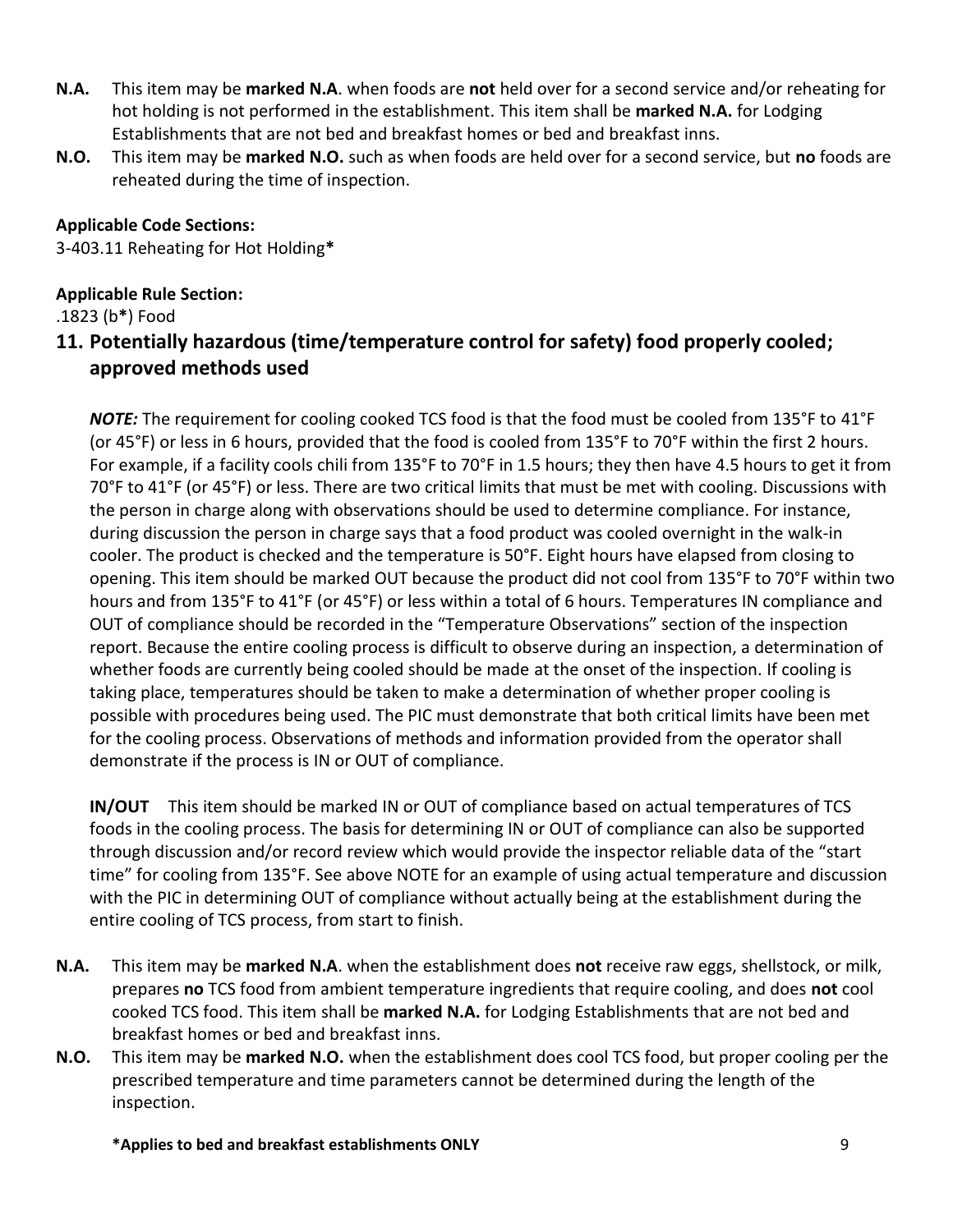**Applicable Code Sections:** 3-501.14 Cooling**\* Applicable Rule Section:** .1823 (b**\***) Food

#### **Proper cooling methods used; adequate equipment for temperature control**

A determination must first be made that cooling food is part of the processing step. To assess whether or not the methods used facilitate the cooling criteria specified under § 3-501.14, a discussion with the PIC should support actual observations used in cooling foods. Observations must support the determination of compliance status. Frozen food should be solid to the touch.

**Applicable Code Sections:** 

3-501.11 Frozen Food**\*** 3-501.15 Cooling Methods**\***

### **Applicable Rule Section:**

.1823 (b**\***) Food

## **12. Potentially hazardous (time/temperature control for safety) food properly cold/hot held; time as a public health control**

#### **Proper hot holding temperatures**

*NOTE:* Temperatures IN compliance and OUT of compliance should be recorded in the "Temperature Observations" section of the inspection report.

**IN/OUT** This item should be marked IN or OUT of compliance based on actual food temperature measurements using a calibrated food temperature measuring device. This item should be marked IN compliance when the regulatory authority determines that, of the TCS food temperature measurements taken during the inspection, no hot holding temperatures are less than prescribed by the Code. This item is marked OUT of compliance if one TCS food is found out of temperature unless Time as a Public Health Control (TPHC) procedures are not followed for that PHF/TCS FOOD.

- **N.A.** This item may be marked N.A. when the establishment does **not** hot hold food. This item may be **marked N.A.** for Lodging Establishments other than bed and breakfast homes and bed and breakfast inns.
- **N.O.** This item may be marked N.O. when the establishment does hold hot food, but no foods are being held hot during the time of inspection. Inspections should be conducted during a time when hot holding temperatures can be taken.

### **Applicable Code Sections:**

3-501.16(A) (1) Potentially Hazardous Food (Time/Temperature Control for Safety Food), Hot and Cold Holding**\***

3-501.19 TPHC and procedures**\***

#### **Applicable Rule Section:**

.1823 (b**\***) Food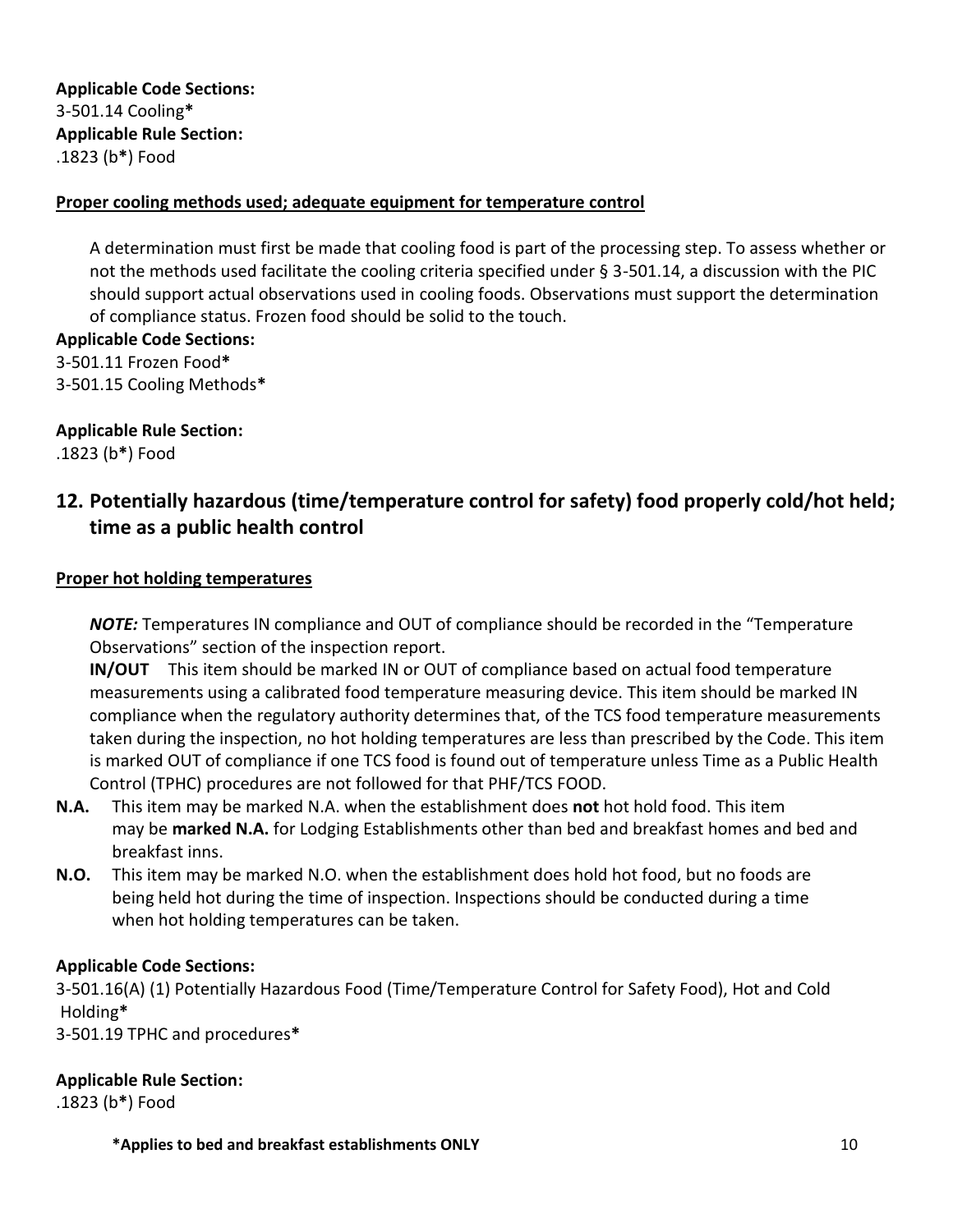#### **Proper cold holding temperatures**

*NOTE:* Temperatures IN compliance and OUT of compliance should be recorded in the "Temperature Observations" section of the comment addendum. Time/temperature Control for Safety for Cold food shall be maintained at 41 degrees F or less except that temperatures at 45 degrees F or less are IN compliance until January 1, 2019.

**IN/OUT** This item should be marked IN or OUT of compliance based on actual food temperature measurements using a calibrated food temperature measuring device. Discussions should be made with the PIC to determine if a food is in the process of cooling or TPHC is used with procedures. This item should be marked IN compliance when the regulatory authority determines that no cold holding temperatures are greater than prescribed by the Code. This item should be marked OUT of compliance if one TCS food is found out of temperature, with supportive evidence, unless TPHC with procedures is used for that TCS food, as prescribed by the Code. This item should be marked OUT of compliance if one TCS food is found out of temperature, with supportive evidence, unless TPHC is used for that TCS food.

- **N.A.** This item may be **marked N.A.** when the establishment does **not** cold hold food. This item may be **marked N.A.** for Lodging Establishments other than bed and breakfast homes and bed and breakfast inns.
- **N.O** This item may be **marked N.O.** when the establishment does cold hold food, but no foods are being held cold during the time of inspection. Inspections should be conducted during a time when cold holding temperatures can be taken.

#### **Applicable Code Sections:**

3-501.16(A)(2) and (B) Potentially Hazardous Food (Time/Temperature Control for Safety Food), Hot and Cold Holding**\*** 3-501.19 TPHC and procedures**\***

### **Applicable Rule Section:**

.1823 (b**\***) Food

### **13. Proper date marking**

**IN/OUT** This item should be marked IN or OUT of compliance. This item would be IN compliance when the EHS observes that there is a system in place for date marking all foods that are required to be date marked. If date marking applies to the establishment, the PIC should be asked to describe the methods used to identify product shelf-life or "consume-by" dating. The regulatory authority must be aware of food products that are listed as exempt from date marking and date marking time frames. For disposition, mark IN when foods are all within date marked time limits or food is observed being discarded within date marked time limits or OUT of compliance when date marked food exceeds the time limit or date-marking is not done.

- **N.A.** This item may be **marked N.A.** when there is **no** ready-to-eat, TCS food prepared on premise and held, or commercial containers of ready-to-eat, TCS food opened and held over 24 hours in the establishment.
- **N.O.** This item may be **marked N.O.** when the establishment does handle foods requiring date marking, but there are no foods requiring date marking in the facility at the time of inspection.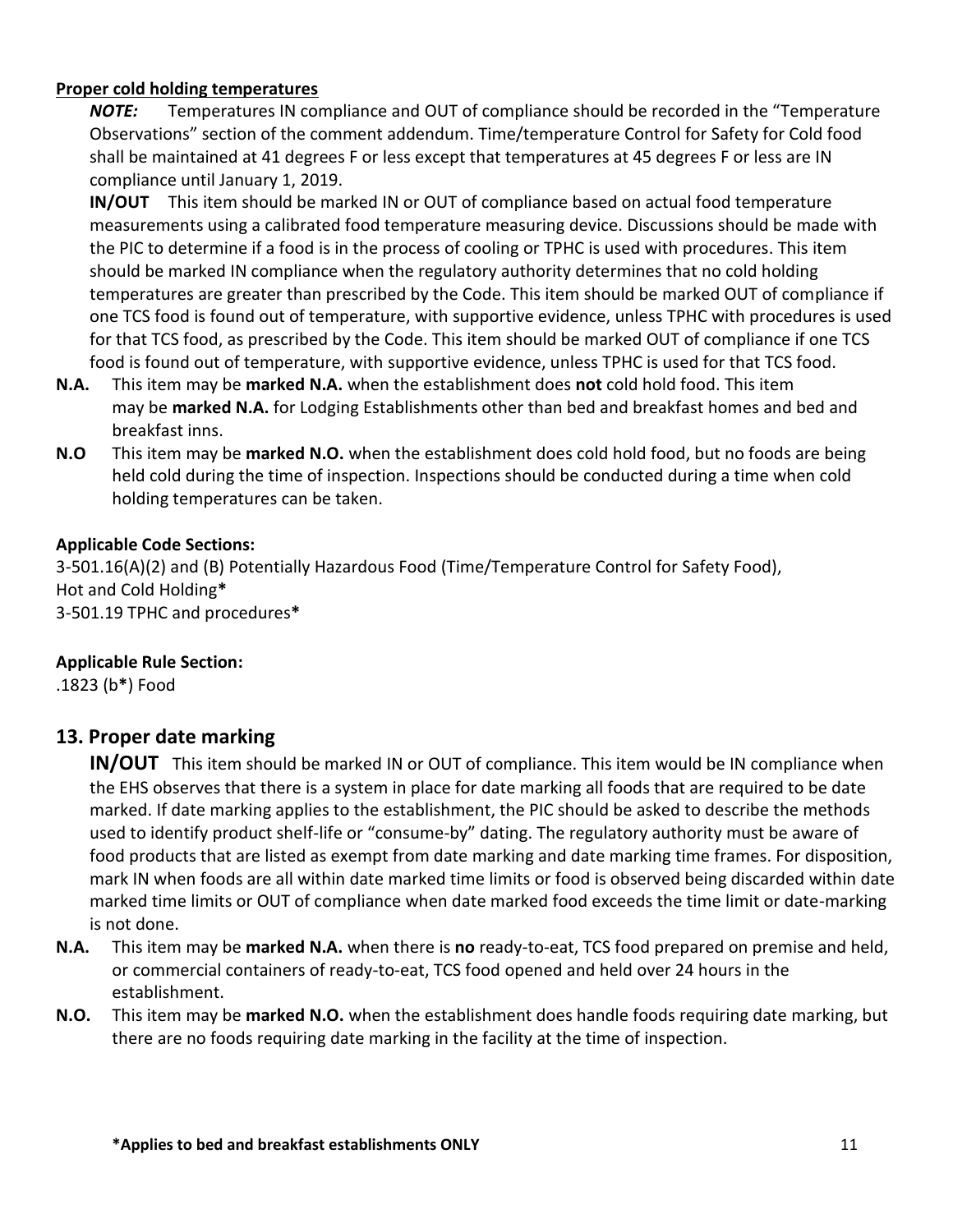#### **Applicable Code Sections:**

3-501.17 Ready-To-Eat Time/Temperature Control for Safety Food, Date Marking**\*** 3-501.18 Ready-To-Eat Time/Temperature Control for Safety Food, Disposition**\***

### **Applicable Rule Section:**

.1823 (b**\***) Food

## **EQUIPMENT AND UTENSILS**

## **14. Equipment, food and non-food contact surfaces approved, cleanable, properly designed, constructed and used**

**IN/OUT** Utensils and food-contact surfaces of equipment in all Lodging Establishments must be properly designed, in good repair and must comply with parts 4-1 and 4-2 of the NC Food Code. Proper installation and location of equipment in these type lodging establishments are important factors to consider for ease of cleaning in preventing accumulation of debris and attractants for insects and rodents. Equipment must be properly used and in proper adjustment, such as calibrated food thermometers. Domestic equipment may be used within Lodging Establishments.

**N.A.** This item may be **marked N.A.** for Lodging Establishments that do not provide equipment or utensils.

#### **Applicable Code Sections:**

4-101.11 Characteristics-Materials for Construction and Repair

- 4-101.12 Cast Iron, Use Limitations
- 4-101.13 Lead, Use Limitation
- 4-101.14 Copper Use Limitation
- 4-101.15 Galvanized Metal, Use Limitation
- 4-101.16 Sponges, Use Limitation
- 4-101.17 Wood, Use Limitation
- 4-101.18 Nonstick Coatings, Use Limitation
- 4-101.19 Nonfood Contact Surfaces
- 4-102.11 Characteristics-Single-Service and Single-Use
- 4-201.11 Equipment and Utensils-Durability and Strength
- 4-201.12 Food Temperature Measuring Devices
- 4-202.11 Food-Contact Surfaces-Cleanability
- 4-202.12 CIP Equipment
- 4-202.13 "V" Threads, Use Limitation
- 4-202.14 Hot Oil Filtering Equipment
- 4-202.15 Can Openers
- 4-202.16 Nonfood Contact Surfaces
- 4-203.11 Temperature Measuring Devices, Food
- 4-204.12 Equipment Openings, Closures and Deflectors
- 4-204.13 Dispensing Equipment, Protection of Equipment and Food
- 4-204.16 Beverage Tubing, Separation
- 4-204.17 Ice Units, Separation of Drains
- 4-204.18 Condenser Unit, Separation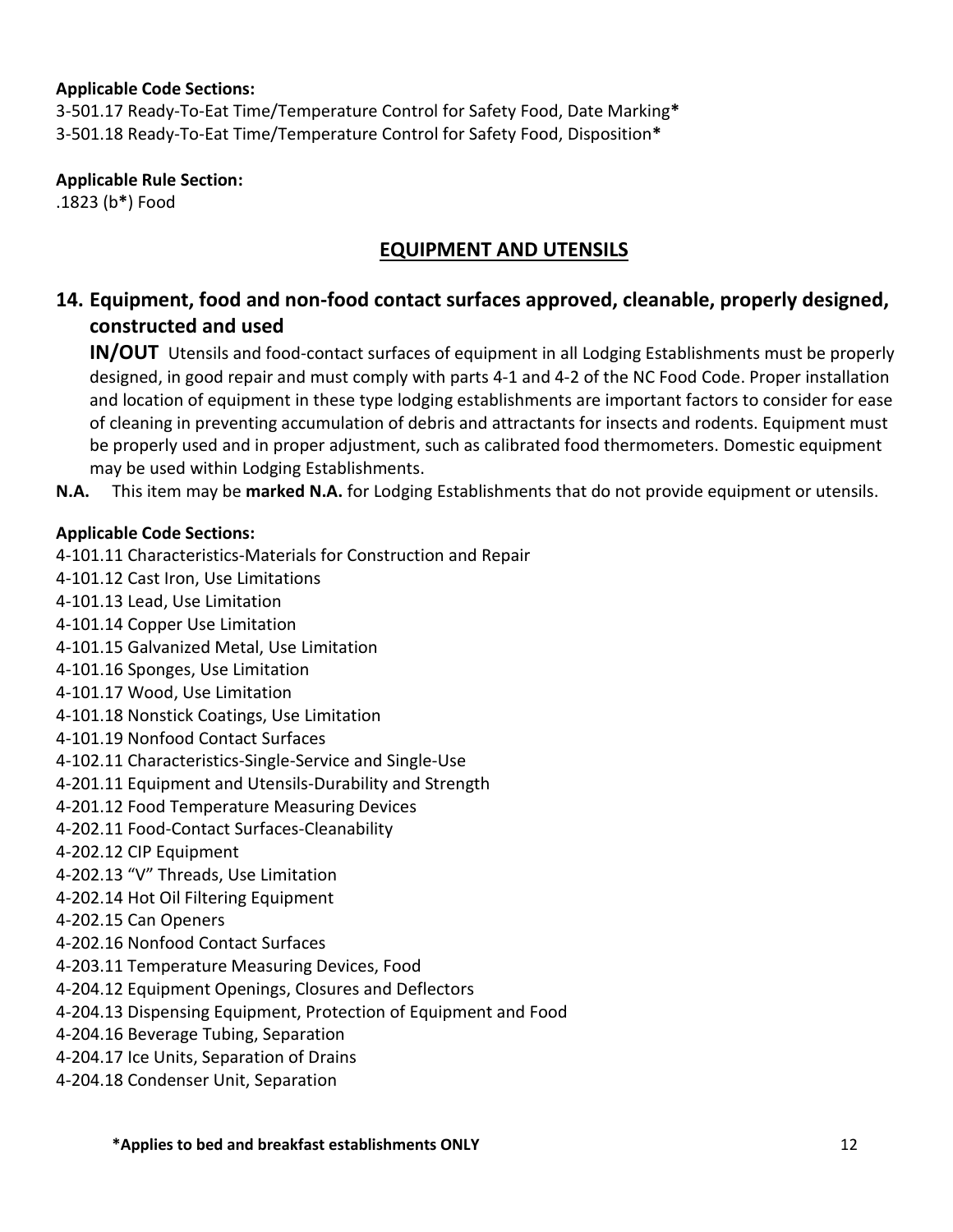#### **Applicable Rule Section:**

.1824 (a) (b) Equipment and Utensils

## **15. Utensils, equipment properly stored, dried and handled**

**IN/OUT** An assessment is made of the overall storage practices and handling of clean equipment and utensils, including tableware located in the various areas within an establishment, including the basement, wait station, and dining room. Equipment and utensils must be air dried prior to storage.

**N.A.** This item shall be **marked N.A.** for Lodging Establishments that are not bed and breakfast homes or bed and breakfast inns.

### **Applicable Rule Section:**

.1824 (c**\***) Equipment and Utensils

## **16. Warewashing facilities installed, maintained and used; guest room sinks sanitized when necessary**

**IN/OUT** Adequate warewashing facilities must be available and used for the cleaning of food-contact surfaces. Observation of manual and mechanical warewashing methods are made to assess the procedure for cleaning of equipment and utensils. The use of standard operating procedures for two compartment sinks are acceptable and do not require a variance from these rules. Nothing shall prohibit the cleaning of multiuse utensils in the guest rooms with adequate standard operating procedures in place. Sinks in guest rooms shall be sanitized before washing multi-use utensils.

**N.A.** This item may be **marked N.A**. for Lodging Establishments that do not have food-contact surfaces.

### **Applicable Code Sections:**

4-603.12 Precleaning**\*** 4-603.13 Loading of Soiled Items, Warewashing Machines**\*** 4-603.14 Wet Cleaning**\*** 4-603.15 Washing, Procedures for Alternative Manual Warewashing Equipment**\*** 4-603.16 Rinsing Procedures**\***

### **Applicable Rule Section:**

.1824 (b), (c**\***), (h) Equipment and Utensils

## **Protection from Contamination**

### **17. Food-contact surfaces cleaned and sanitized; sanitizer at proper concentration**

**IN/OUT** This item must be marked IN or OUT of compliance based on direct observations of foodcontact surfaces of equipment and utensils; observations of cleaning procedures; and discussion of cleaning procedures and frequency with the PIC or other food employees. This item must be marked IN compliance when manual and/or mechanical methods of cleaning are effective, and performed at the prescribed frequency. There should be an overall assessment of the food-contact surfaces of equipment and utensils in clean storage and in use to determine compliance. For example, this item is not marked OUT of compliance based on one visibly soiled utensil, such as a plate or knife. This item must be marked OUT of compliance when manual and/or mechanical methods of cleaning and sanitizing food-contact surfaces of equipment and utensils are ineffective, or if one multiuse piece of equipment such as a slicer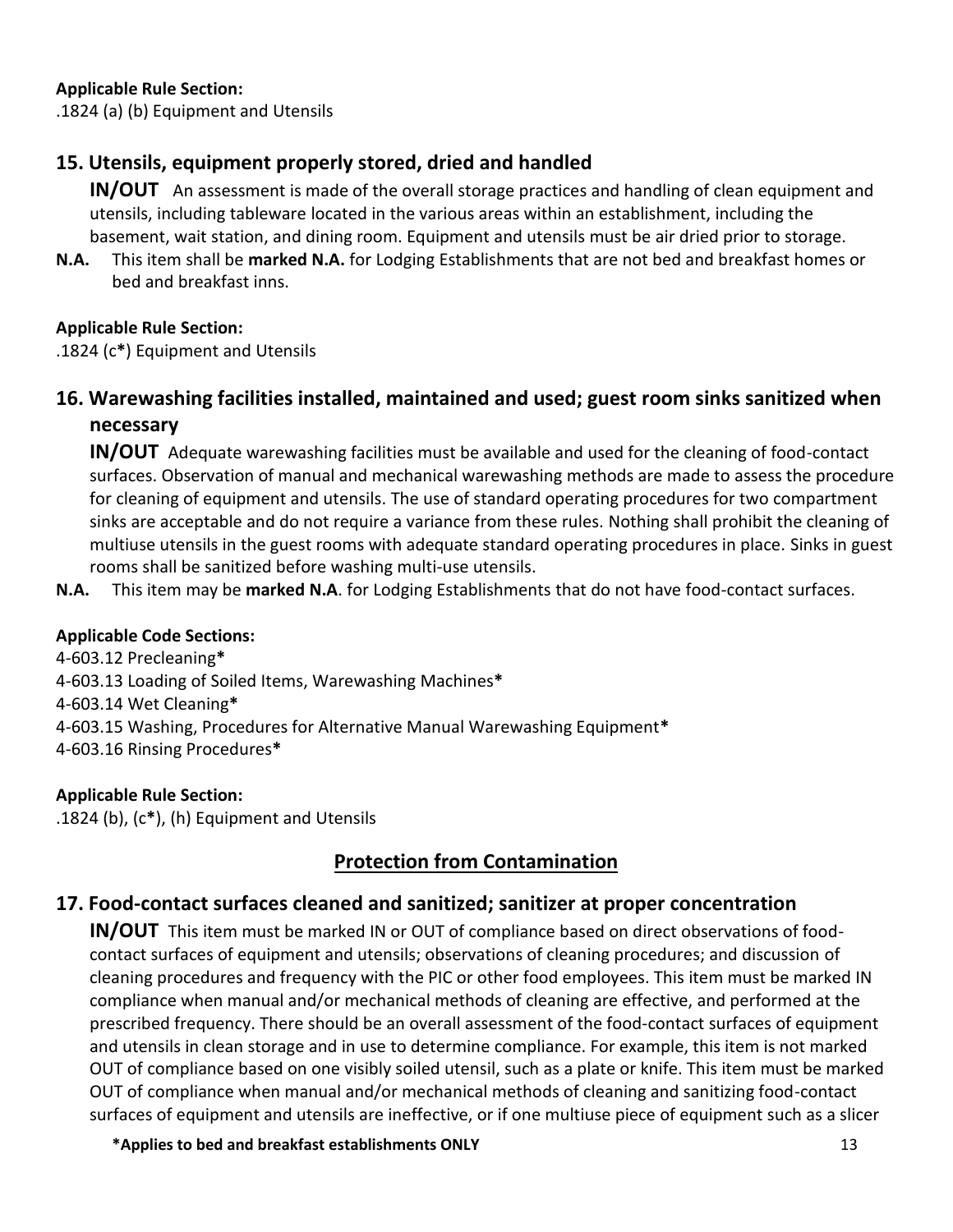or can opener is visibly soiled and being used at the time of the inspection. The item must address the cleaning and sanitizing of ice machines and multiuse utensils used outside of the guest rooms. Equipment for preparing coffee and tea shall be kept clean, but is exempt from sanitization requirements.

**N.A.** This item may be **marked N.A.** for Lodging Establishments that do not provide equipment and/or utensils and do not manufacture or store ice for guest use.

### **Applicable Code Sections:**

4-501.111 Manual Warewashing Equipment, Hot Water Sanitization Temperature 4-501.112 Mechanical Warewashing Equipment, Hot Water Sanitization Temperatures 4-501.114 Manual and Mechanical Warewashing Equipment, Chemical Sanitization-Temperature, pH, Concentration and Hardness 4-601.11 (A) Equipment, Food-Contact Surfaces, Contact Surfaces, and Utensils**\*** 4-602.11 Equipment Food-Contact Surfaces and Utensils**\*** 4-602.12 Cooking and Baking Equipment**\*** 4-603.12 Precleaning**\*** 4-603.13 Loading of Soiled Items, Warewashing Machines**\*** 4-603.14 Wet Cleaning**\*** 4-603.15 Washing, Procedures for Alternative Manual Warewashing Equipment**\*** 4-603.16 Rinsing Procedures**\*** 4-603.17 Returnable, Cleaning for Refilling**\*** 4-701.10 Food-Contact Surfaces and Utensils**\*** 4-702.11 Before Use After Cleaning**\*** 4-703.11 Hot Water and Chemical**\***

### **Applicable Rule Section:**

.1824 (b),  $(c<sup>*</sup>)$ ,  $(f)$ ,  $(l)$  Equipment and Utensils .1827 (b), (e) Premises, Storage, Poisonous or Toxic Materials

## **18. Non-food contact surfaces clean**

**IN/OUT** Observations should be made to determine if the frequency of cleaning is adequate to prevent soil accumulations on non-food-contact surfaces, including microwaves and refrigerators for guest use. Cooking surfaces of equipment shall be cleaned once a day.

### **Applicable Rule Section:**

.1824 (d**\***), (e) Equipment and Utensils

## **19. Single-use and single-service articles properly stored and used**

**IN/OUT** These items are not designed to be cleaned and re-used; therefore, they must be properly stored and protected to prevent contamination. Single-service items (cups, tableware, etc.), which are provided in the guest rooms and are not stored in a packaged and protected form, shall be discarded between successive guests. This item includes improper handling of single-use and single-service items.

### **Applicable Rule Section:**

.1824 (i) Equipment and Utensils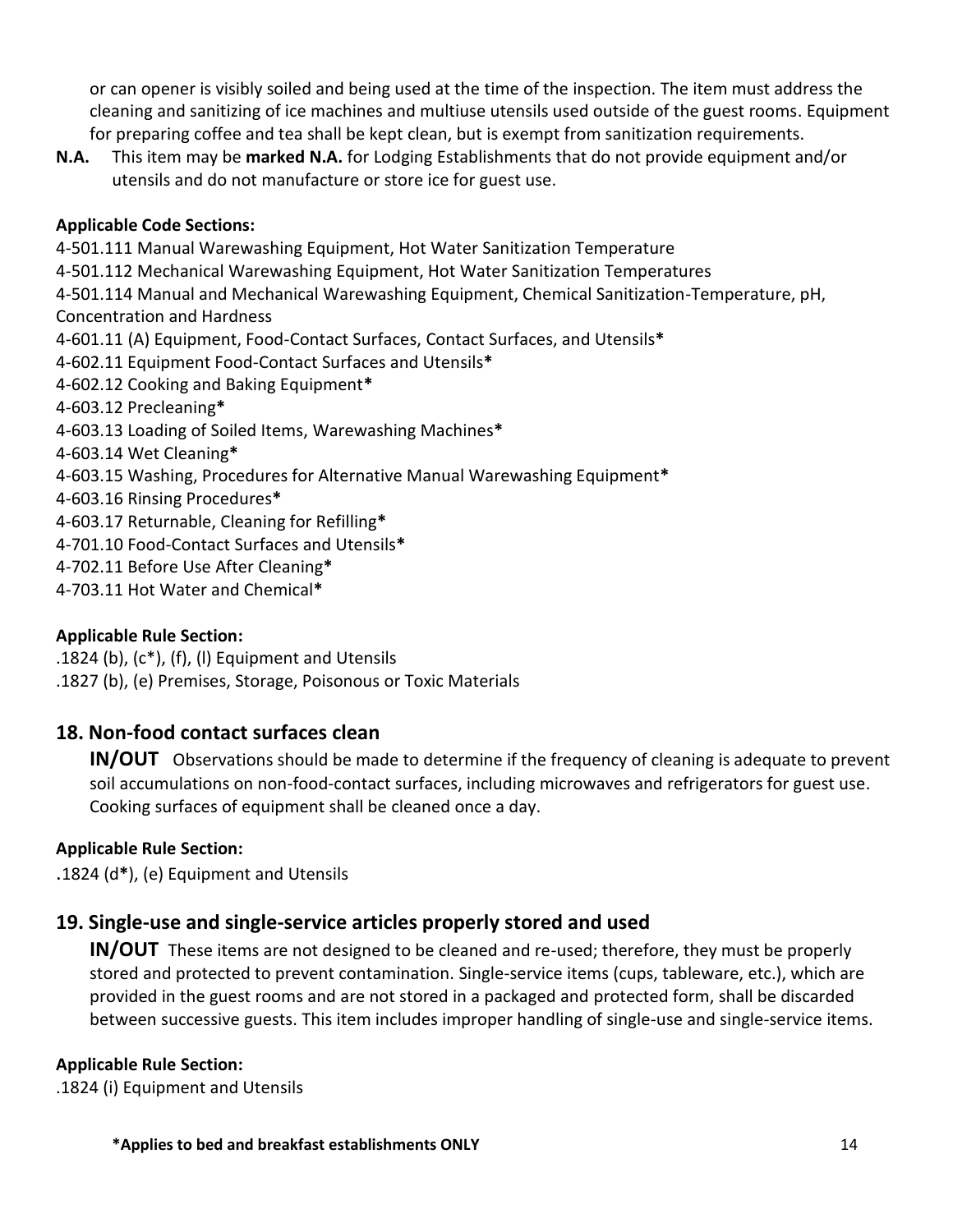## **20. Thermometer provided; test strips provided**

**IN/OUT** In bed and breakfast homes and inns, a temperature measuring device with a suitable small diameter probe shall be provided to monitor the temperature of food. A test kit or other device that accurately measures the concentration in MG/L of sanitizing solutions shall be provided. Mark this item OUT if no temperature measuring device is available for use or a sanitizer test kit is not available.

#### **Applicable Rule Section:**

.1824 (j), (k) Utensils and Equipment

## **Water, Plumbing and Waste**

### **21. Handwashing sinks supplied and accessible; toilet tissue provided at each toilet**

**IN/OUT** This item must be marked IN or OUT of compliance based on observations in determining that handwashing sinks are properly equipped and conveniently located for food employee use, for laundry use, and for use in the guest room. This item must be marked OUT of compliance when the facility is not stocked with soap or hand drying provisions. In addition, if the handwashing sink is not located to be available to food employees who are working in food preparation, food dispensing and warewashing areas, or is blocked by portable equipment or stacked full of soiled utensils or other items, or the facility is unavailable for regular employee use, this item must be marked OUT of compliance. If handwashing sinks are not available, properly located or of sufficient quantity in these areas, zero points should be deducted and correction will not be required until one year after the effective date of the adoption of rule .1825(a). Bed and Breakfast Homes that are permitted prior to April 2017 and only serve the breakfast meal shall not be required to provide a separate handwashing sink in the kitchen. Facilities that do not have handwashing lavatories in soiled linen areas shall not be required to install additional lavatories if an approved hand hygiene program is used. An approved hand hygiene program may consist of written standard operating procedures for areas without handwashing facilities. This item must be marked IN or OUT of compliance based on the availability of toilet tissue at each toilet provided. This item must be marked IN or OUT of compliance based on baths, lavatories and toilets being provided in each guest room or unit.

#### **Applicable Code Sections:**

5-202.12 Handwashing Sinks, Installation

- 5-203.11 Handwashing Sinks-Numbers and Capacities
- 5-203.12 Toilets and Urinals
- 5-204.11 Handwashing Sinks-Location and Placement
- 5-205.11 Using a Handwashing Sink-Operation and Maintenance

#### **Applicable Rule Sections:**

- .1825 (a), (b), (c) Water, Plumbing, and Waste
- .1826 (a), (b) Physical Facilities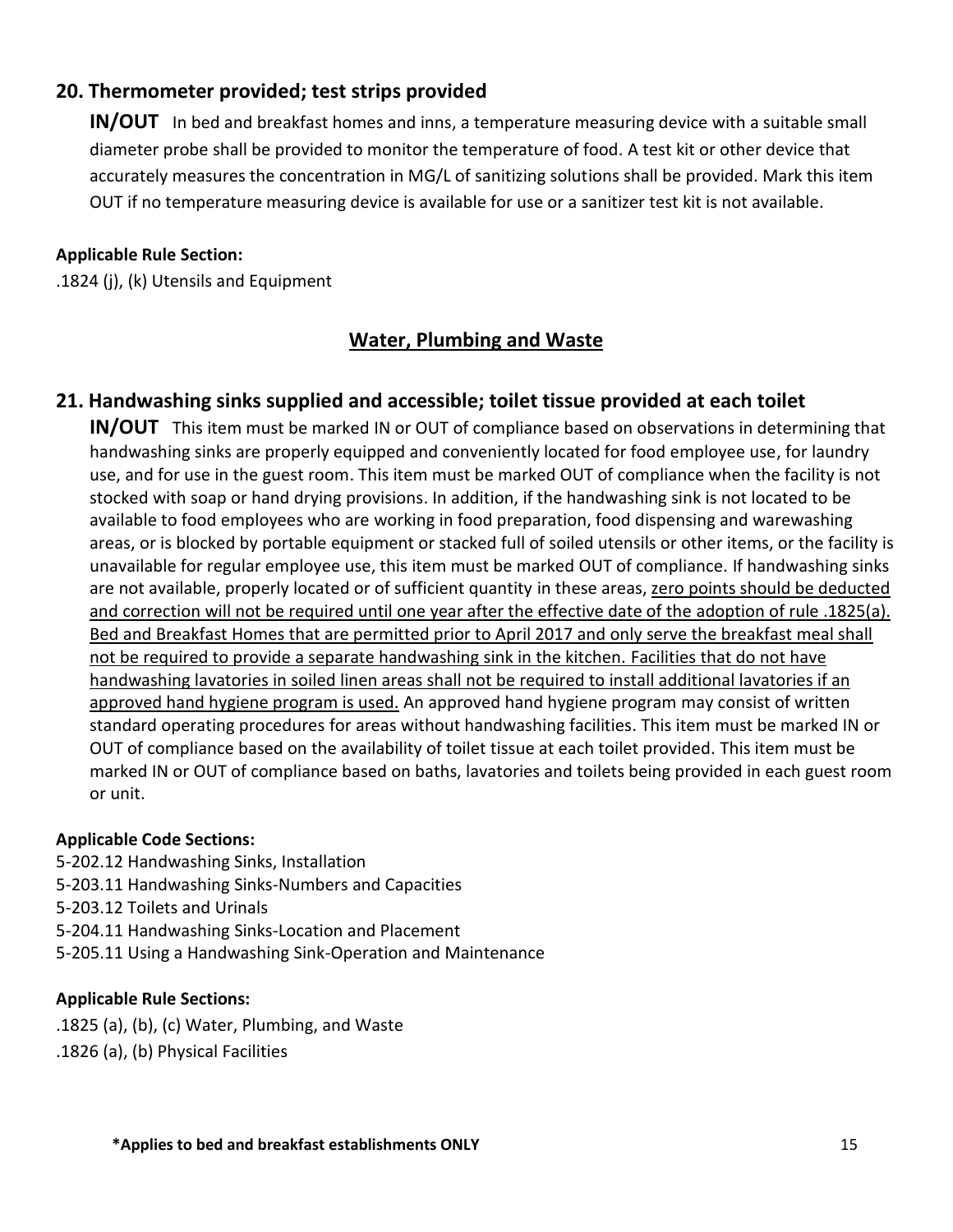### **22. Water from approved source; backflow prevention; plumbing in good repair**

**IN/OUT** A water source in a Lodging Establishment shall comply with Chapter 5 of the Food Code. Ice shall be manufactured from an approved water supply. Section 5-1 addresses water source, approved system, system flushing and disinfection, and standards and sampling. Section 5-2 addresses the materials, design, construction and installation of the plumbing system including water filters. A water filter, screen, or other water conditioning device installed on water lines shall be designed to facilitate disassembly for periodic servicing and cleaning. The water filter element shall be the replaceable type. The system shall be according to LAW<sup>P</sup>. Backflow prevention (air gap or backflow prevention device) shall be in place where required to prevent contamination of the water supply inlet. The plumbing system shall be repaired according to LAW and maintained in good repair. Mark this item IN if the water system(s) serving the establishment is an approved system as described in 5-101.11 and meets all other requirements in Chapter 5 of the NC Food Code.

#### **Applicable Code Sections:**

3-202.16 Ice 5-101.11 Approved System – Source 5-101.13 Bottled Drinking Water 5-101.12 System Flushing and Disinfection 5-102.11 Standards – Quality 5-102.13 Sampling 5-102.14 Sample Reporting 5-104.12 Alternate Water Supply 5-201.11 Approved-Materials 5-202.11 Approved System and Cleanable Fixtures 5-202.13 Backflow Prevention, Air Gap 5-202.14 Backflow Prevention Device, Design Standard 5-202.15 Conditioning Device, Design 5-203.14 Backflow Prevention Device, When Required 5-203.15 Backflow Prevention Device. Carbonator 5-204.12 Backflow Prevention Device, Location 5-204.13 Conditioning Device, Location 5-205.12 Prohibiting a Cross Connection 5-205.13 Scheduling Inspection and Service for a Water System Device 5-205.14 Water Reservoir of Fogging Devices, Cleaning 5-205.15 System Maintained in Good Repair 5-402.11 Backflow Prevention

### **Applicable Rule Sections:**

.1823 (c) Food

.1825 (a) Water, Plumbing and Waste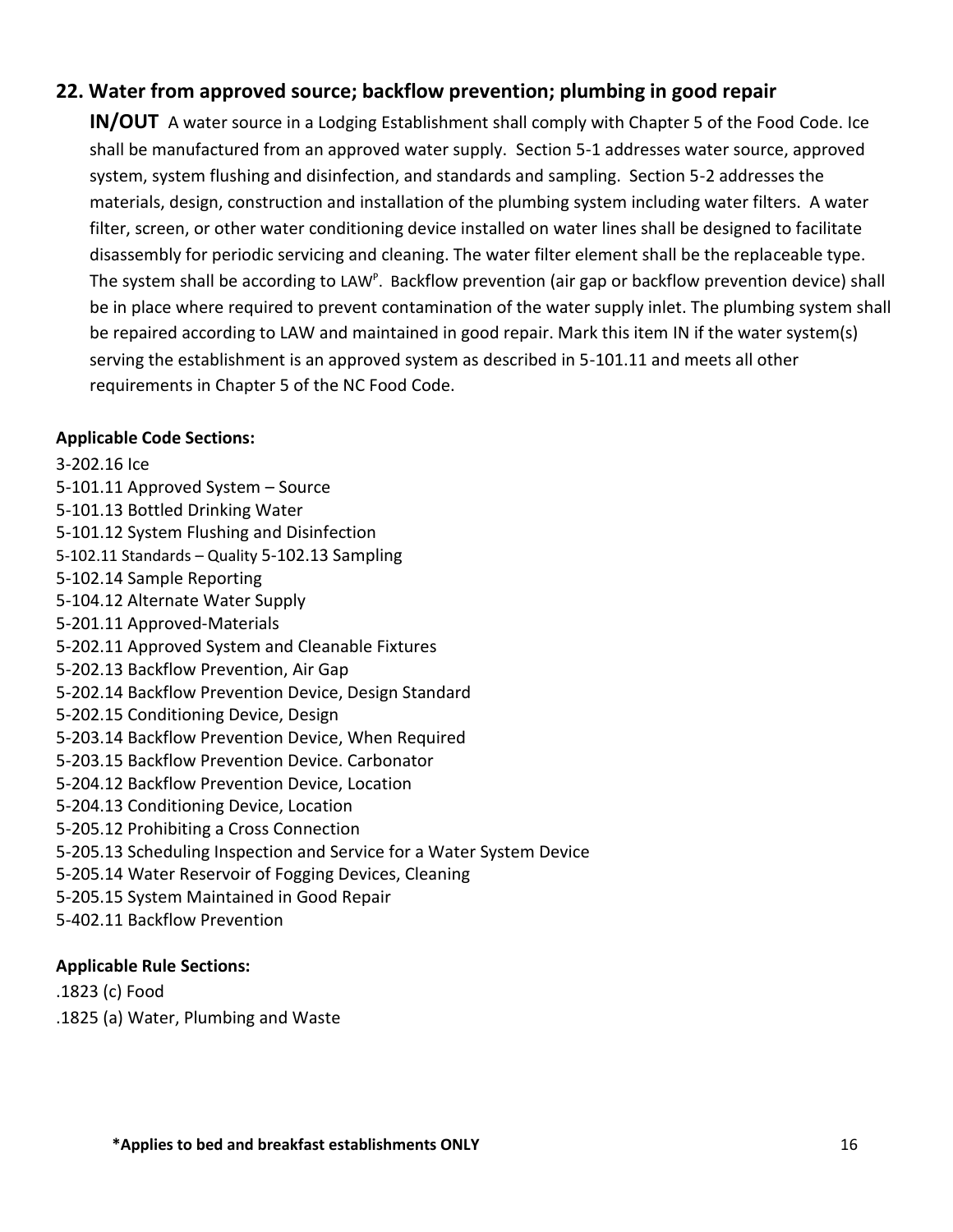## **23. Service sink or other approved method; mop storage**

**IN/OUT** In a Bed and Breakfast Home, or Bed and Breakfast Inn the wastewater for the cleaning of mops or similar wet floor cleaning tools and its disposal shall be in a service sink or another approved manner. The effective date for this requirement in Bed and Breakfast Homes and Bed and Breakfast Inns shall be one year after the effective date of the rule. A Lodging establishment shall provide an approved service sink. Toilets and urinals may not be used as a service sink for the disposal of mop water and similar liquid waste in a lodging facility. In all Lodging establishments, mops and other floor cleaning equipment shall be stored in a manner to prevent soiling walls, equipment or supplies while being stored or air-drying.

#### **Applicable Code Sections:**

5-203.13 Service Sink

#### **Applicable Rule Section:**

.1825 (a) Water, Plumbing and Waste

### **24. Sewage and waste water properly disposed**

**IN/OUT** There are two types of systems: public sewage treatment plant and an individual sewage disposal system. Observations of the facilities overall sewage and wastewater system is necessary to determine if a violation exists. Indications that a system is not functioning properly may include the presence of sewage back-up into the establishment or outdoors on the ground. Condensate and other non-sewage wastes must be drained to a system in accordance to LAW, and backflow prevention, if required, installed between the sewage system and drain of equipment holding food or utensils. Mop water and other wastewater generated through cleaning shall be disposed in accordance to LAW.

#### **Applicable Code Sections:**

5-205.15 System Maintained in Good Repair 5-402.12 Grease Trap 5-402.13 Conveying Sewage 5-403.11 Approved Sewage Disposal System 5-403.12 Other Liquid Wastes and Rainwater

### **Applicable Rule Section:**

.1825 (a) Water, Plumbing and Waste

## **Physical Facilities**

### **25. Meets natural ventilation and lighting requirements**

**IN/OUT** Lighting is required at an intensity of 20 foot-candles 30 inches above the floor in areas used for handwashing, warewashing, equipment (including ice and vending areas) and utensil storage and in toilet rooms. Windows and doors shall be kept clean and in good repair. Natural ventilation shall have outside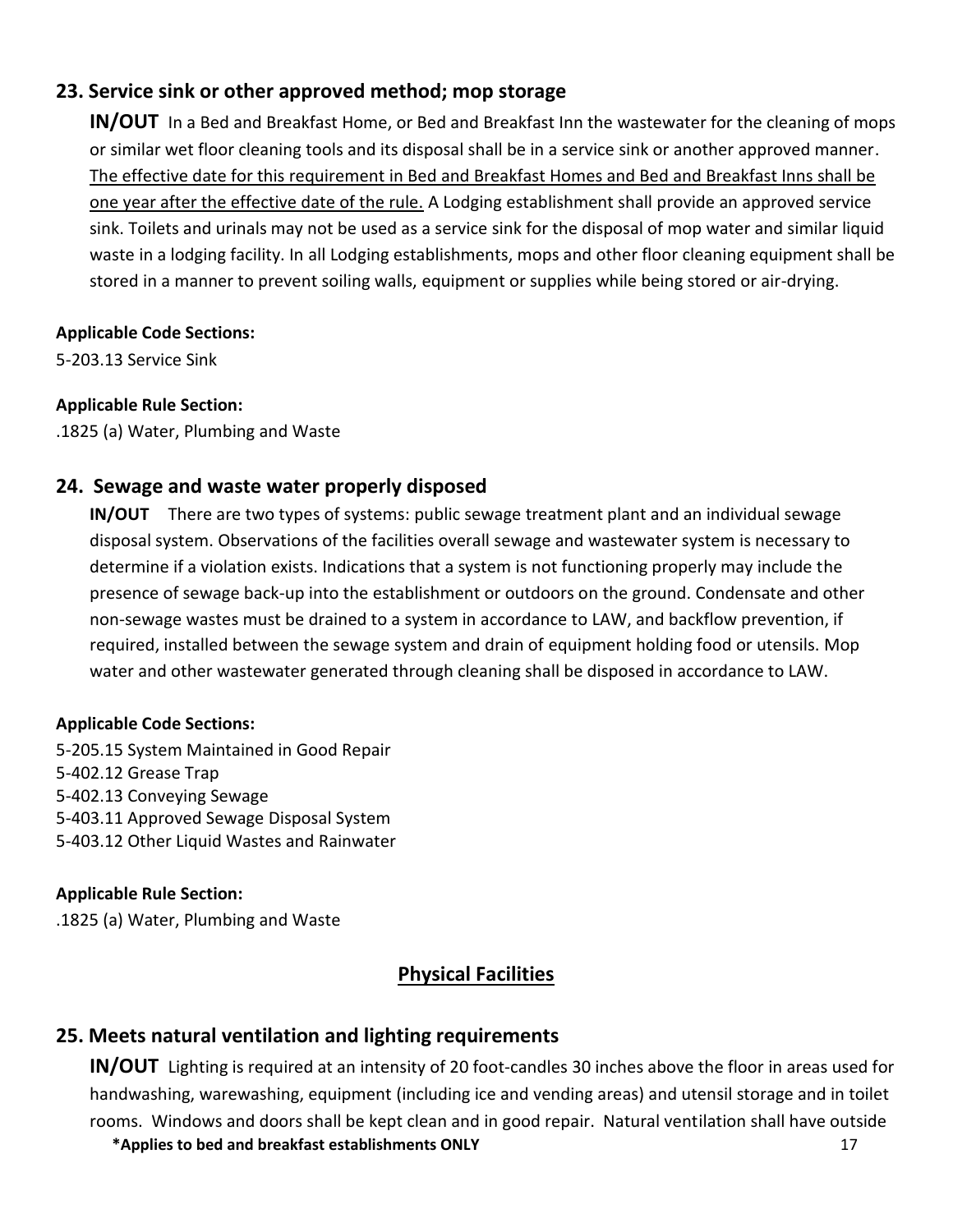openings screened and in good repair. This item may be marked out when lighting intensity does not meet minimum requirements.

### **Applicable Rule Section:**

.1826 (d), (e) Physical Facilities

# **26. Furnishings clean and in good repair; guest room fixtures cleaned and sanitized between guests**

**IN/OUT** Observation of the lodging establishment furnishings (includes furniture, mattresses, fittings, window coverings, and other accessories) as well as bathroom fixtures are clean and in good repair. Sinks, vanities, toilets, and showers cleaned and sanitized between guests.

### **Applicable Rule Section:**

.1826 (c), (h) Physical Facilities

## **27. Physical facilities (including mechanical ventilation) installed, maintained, and clean**

**IN/OUT** An assessment of the physical facilities in a lodging establishment is necessary to determine whether a violation exists. Physical facilities mean the structure (perimeter walls and roofs, stairwells, staircases, walkways, ice and vending dispensing areas) and interior surfaces of a lodging establishment **including** accessories such as soap and towel dispensers and attachments such as light fixtures and heating or air conditioning system vents.

### **Applicable Rule Section:**

.1826 (f), (g) Physical Facilities

## **28. Insects and rodents not present; live animals prohibited**

**IN/OUT** Insects and other pests are capable of transmitting disease to humans by contaminating food and food-contact surfaces.All lodging establishments shall be kept free of insects, rodents and other pests. Live animals shall be prohibited from entering areas of food preparation, storage, sales, display, or dining.

### **Applicable Rule Section:**

**.**1826 (i), (j) Physical Facilities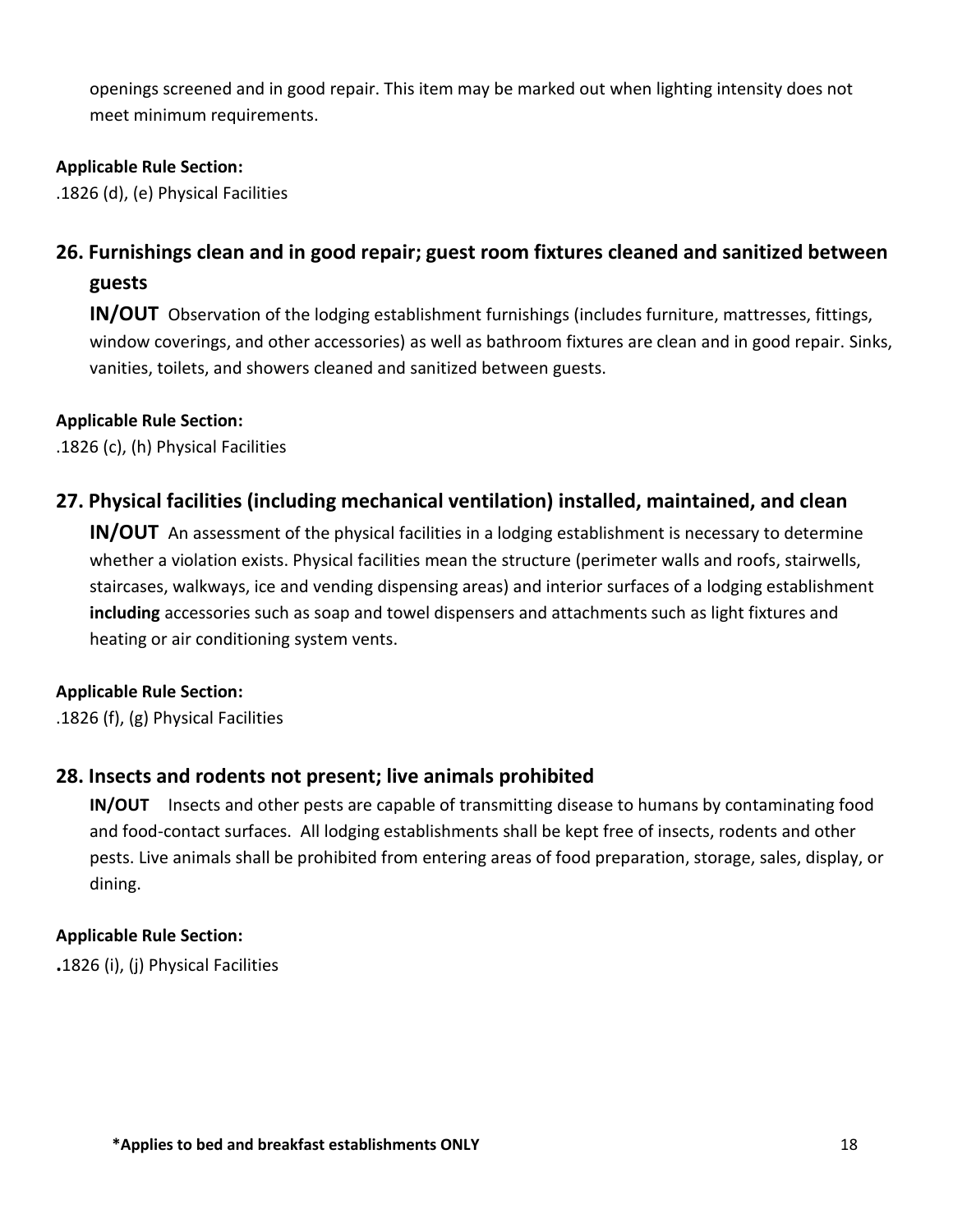### **Laundry and Linens**

### **29. Linen changed between guests and as often as necessary**

**IN/OUT** Bed and bath linen shall be provided for each guest and shall be changed between successive guests and as often as necessary.

#### **Applicable Rule Section:**

.1828 (a) Laundry and Linens

### **30. Linens clean and in good repair; two sheets provided for each bed**

**IN/OUT** Bed and bath linen shall be provided clean and in good repair for accommodations to a guest in a lodging establishment. Each bed shall be provided with two sheets. The lower sheet shall be folded under both ends of the mattress. The upper sheet shall be folded under the mattress at the lower end of the mattress and folded over the cover for at least six inches at the top end. In cases where bed covers are washed between each guest, the six-inch fold of the sheet over the bed cover is not required.

### **Applicable Rule Section:**

.1828 (a), (b) Laundry and Linens

### **31. Linen properly handled and stored**

**IN/OUT** An assessment is made of overall storage practices and the handling and storage of clean and soiled linens. Clean linen shall be stored in cabinets or on clean, non-absorbent shelves in linen and supply storage rooms in a manner to prevent contamination. Soiled linen shall be handled and stored separately from clean linen. Carts used for soiled laundry shall be labeled or otherwise designated for soiled use only. Proper handwashing practices shall be assessed when determining proper handling of soiled and clean linen.

### **Applicable Rule Section:**

.1828 (c), (e) Laundry and Linens

## **32. Housekeeping carts arranged to prevent cross contamination, maintained clean and properly stored**

**IN/OUT** An assessment of the housekeeping carts is made to determine if they are clean and the arrangement of clean items on the carts preclude cross-contamination with soiled items. Housekeeping carts shall be stored in a clean area.

**N.A.** This item may be **marked N.A**. for bed and breakfast homes and bed and breakfast inns if a housekeeping cart is not present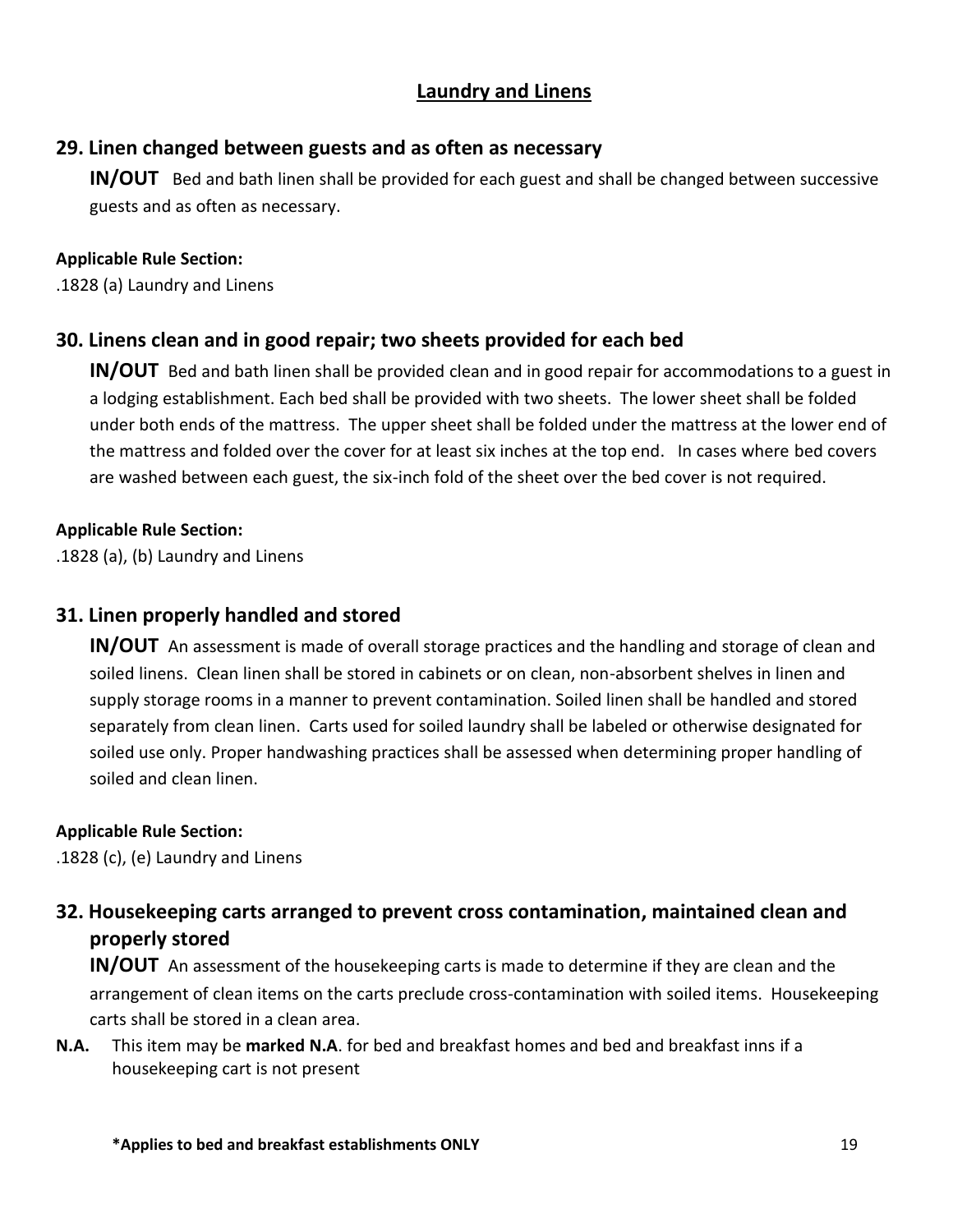#### **Applicable Rule Section:**

.1828 (d) Laundry and Linens

### **Premises, Storage, Poisonous or Toxic Materials**

### **33. Garbage and refuse properly disposed; facilities maintained**

**IN/OUT** The assessment of the refuse collection and disposal areas for proper receptacles and maintenance is necessary to determine whether a violation exists. Since refuse areas may attract and harbor insects and pests, as well as create a public health nuisance, particular attention must be paid to the maintenance and cleanliness of the refuse facilities and area. Refuse shall be collected in covered containers. Refuse, recyclables and returnables shall be removed at a frequency to minimize odors and nuisance conditions. Where dumpsters are used a contract for off-site cleaning shall constitute compliance with the provision for cleaning.

#### **Applicable Code Sections:**

- 5-501.10 Indoor Storage Areas
- 5-501.11 Outdoor Storage Surface
- 5-501.12 Outdoor Enclosure
- 5-501.13 Receptacles
- 5-501.15 Outside Receptacles
- 5-501.16 Storage Areas, Rooms, and Receptacles, Capacity and Availability
- 5-501.17 Toilet Room Receptacle, Covered
- 5-501.18 Cleaning Implements and Supplies
- 5-501.19 Storage Areas, Redeeming Machines, Receptacles and Waste Handling Units, Location
- 5-501.110 Storing Refuse, Recyclables, and Returnables
- 5-501.111 Areas, Enclosures, and Receptacles, Good Repair
- 5-501.112 Outside Storage Prohibitions
- 5-501.113 Covering Receptacles
- 5-501.114 Using Drain Plugs
- 5-501.115 Maintaining Refuse Areas and Enclosures
- 5-501.116 Cleaning Receptacles
- 5-502.11 Frequency
- 5-502.12 Receptacles and Vehicles
- 5-503.11 Community or Individual Facility

### **Applicable Rule Sections:**

- .1825 (a), (d), (e), (f) Water, Plumbing, and Waste
- .1827 (a) Premises, Storage, Poisonous or Toxic Materials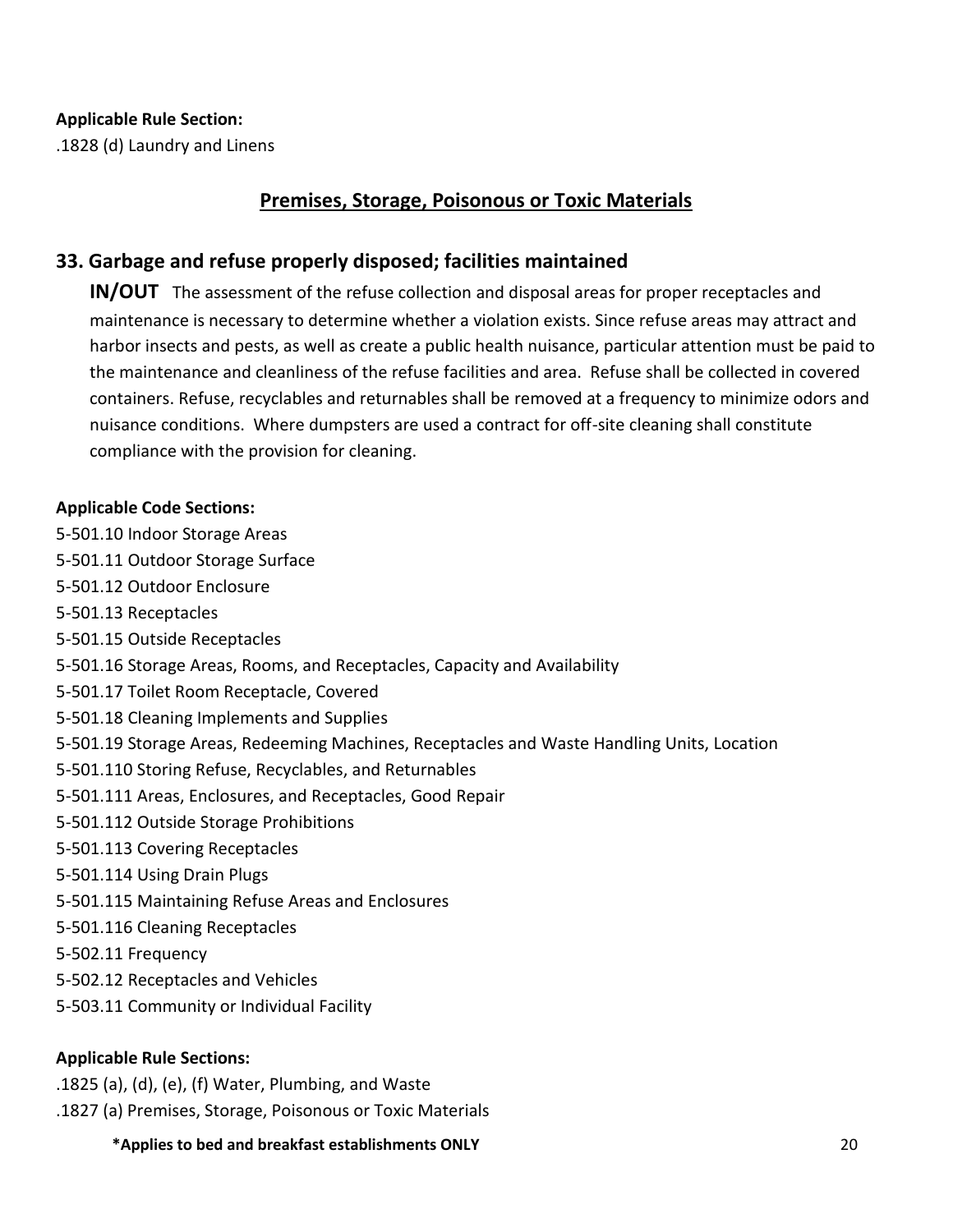## **34. Premises maintained to prevent breeding or harborages**

**IN/OUT** Effective measures must be taken to eliminate their presence and any harborage conditions or entry points into the facility. Dead or trapped birds, insects, rodents and other pests shall be removed from the premises at a frequency that prevents their accumulation, decomposition, or the attraction of pests.

#### **Applicable Rule Sections:**

.1826 (i) Physical Facilities .1827 (a) Premises, Storage, Poisonous or Toxic Materials

# **35. Storage areas maintained clean, provided for maintenance tools and supplies; properly stored and handled**

**IN/OUT** Storage areas should be maintained clean and free of unnecessary items. A storage area shall be provided for building and ground maintenance items. Maintenance items shall be stored in a manner to avoid contamination of food, food-contact surfaces, linen, and single-use articles.

#### **Applicable Rule Section**:

.1827 (g) Premises, Storage, Poisonous or Toxic Materials

### **36. Approved pesticide use**

**IN/OUT** Only pesticides that have been registered with the EPA and with the N.C. Department of Agriculture and Consumer Services shall be used. These pesticides shall only be used following the manufacturer's instructions for applications for which they have been approved. These pesticides shall be handled and stored in a manner to avoid health hazards and shall not be accessible to guests.

### **Applicable Rule Section**:

.1827 (b) Premises, Storage, Poisonous or Toxic Materials

### **37. Household cleaning agents, medicines and sanitizers properly stored and handled**

**IN/OUT** The assessment of proper storage of chemicals, cleaning supplies, and medications is necessary to determine whether a violation exists. Any first aid supplies, medicines, cleaning supplies and chemicals shall be stored separate from and not above food, food equipment and utensils, linens and single-service or single-use articles. Household cleaning agents such as bleaches, detergents, and polishers shall be used and stored according to manufacturer's recommendations. Sanitizing solutions shall not be stored in or dispensed from containers previously containing other poisonous or toxic materials. Household cleaning agents such as bleaches, detergents, and polishers shall be used and stored according to the manufacturer's recommendations. Sanitizing solutions shall not be stored in or dispensed from containers previously containing poisonous or toxic materials. Medications under the control of the permit holder